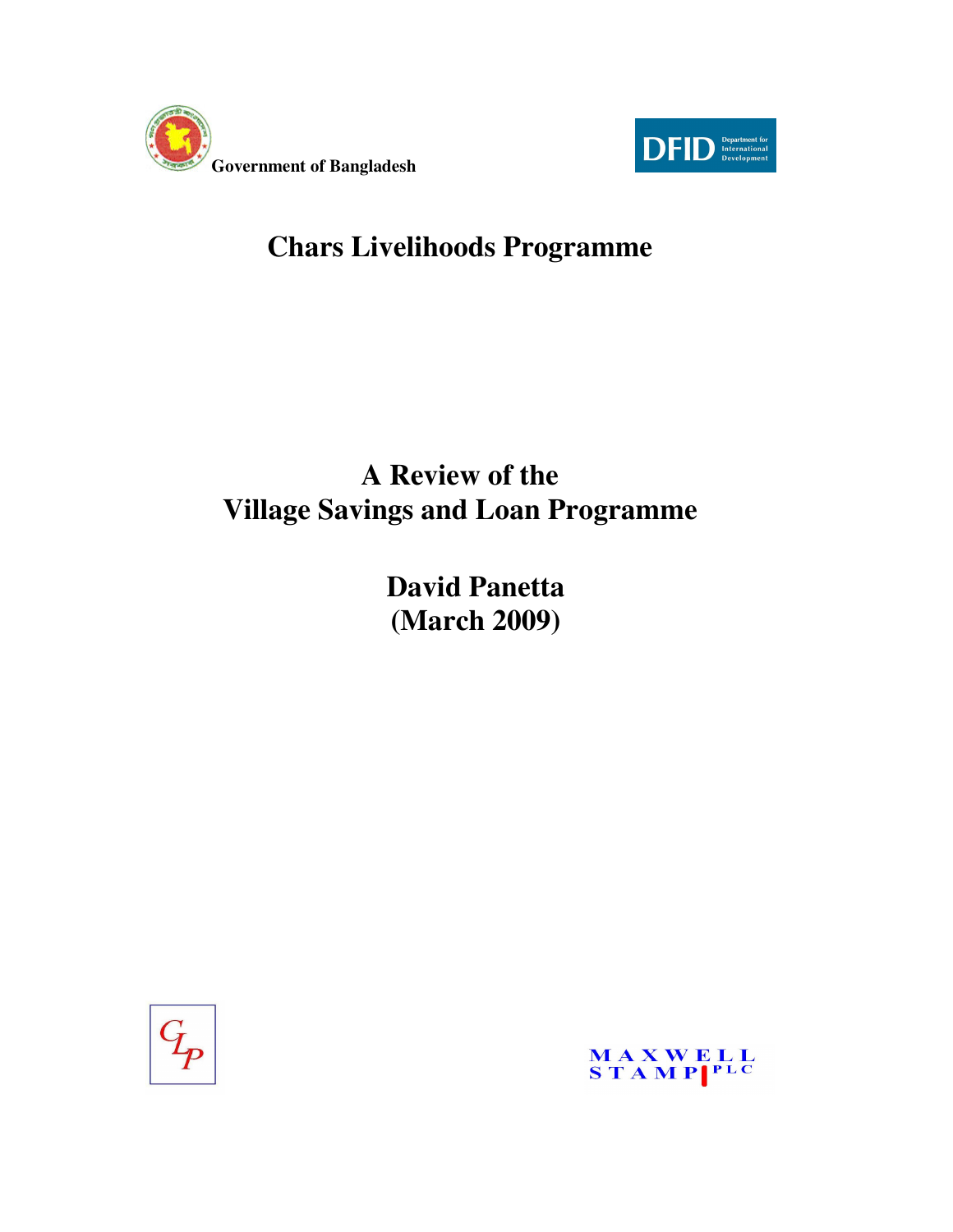# **1 Executive summary**

The Chars Livelihoods Programme (CLP) has nearly three years experience promoting Village Savings and Loan Associations (VSLAs)<sup>1</sup>. During this period, the Village Savings and Loan (VSL) model has been tested with nearly 30,000 participants, including about 14,000 households in mainland areas of Jamalpur District where income opportunities and credit availability are reasonably good and with 16,000 CLP beneficiaries in island chars where income opportunities and credit availability are very poor. VSLAs have been tested with male and female groups as well as groups of mixed gender, age and religion. CLP's experience with the VSL approach is now broad and the findings of this report are based on a robust set of results.

This review is an update of the "*Review of the Village Savings and Loan Association Strategy*  of the Chars Livelihoods Programme" (CLP, 2008).<sup>2</sup>

As reported by CLP in 2008, the VSL model has not been rejected by participants due to the lack of external credit funds; and does not appear to create any conflict with NGO

microcredit programmes, religious leaders or any other stakeholder in the community. On the contrary, VSLA has been widely accepted and appreciated by participants and have created no conflict with the very different offerings of MFIs.

Furthermore, recent evidence also suggests a high degree of institutional and financial sustainability of independent VSLAs promoted by CLP and no



observable impact of the end of CLP stipends on the savings mobilisation of the associations and their members.

#### **Purpose**

The purpose of this report is to provide an overview of the Village Savings and Loan Programme and thus the report presents:

- 1. The performance of VSLAs promoted by the CLP since 2006
- 2. An examination of the outcomes of participation in VSLAs by CLP beneficiary households

<sup>|&</sup>lt;br>|<br>| The Village Savings and Loan approach was developed by CARE in Niger in the 1990s in order to provide simple savings and loan facilities in communities that do not have easy access to financial services.

<sup>2</sup> PANETTA, D. Review of the Village Savings and Loan Association Strategy of the Chars Livelihoods Programme. CLP, 2008.

<sup>3</sup> See "*Review of the Village Savings and Loan Association Strategy of the Chars Livelihoods Programme*" (CLP, 2008) for a complete history of the VSL programme and methodology and programme results for FY 2007-2008.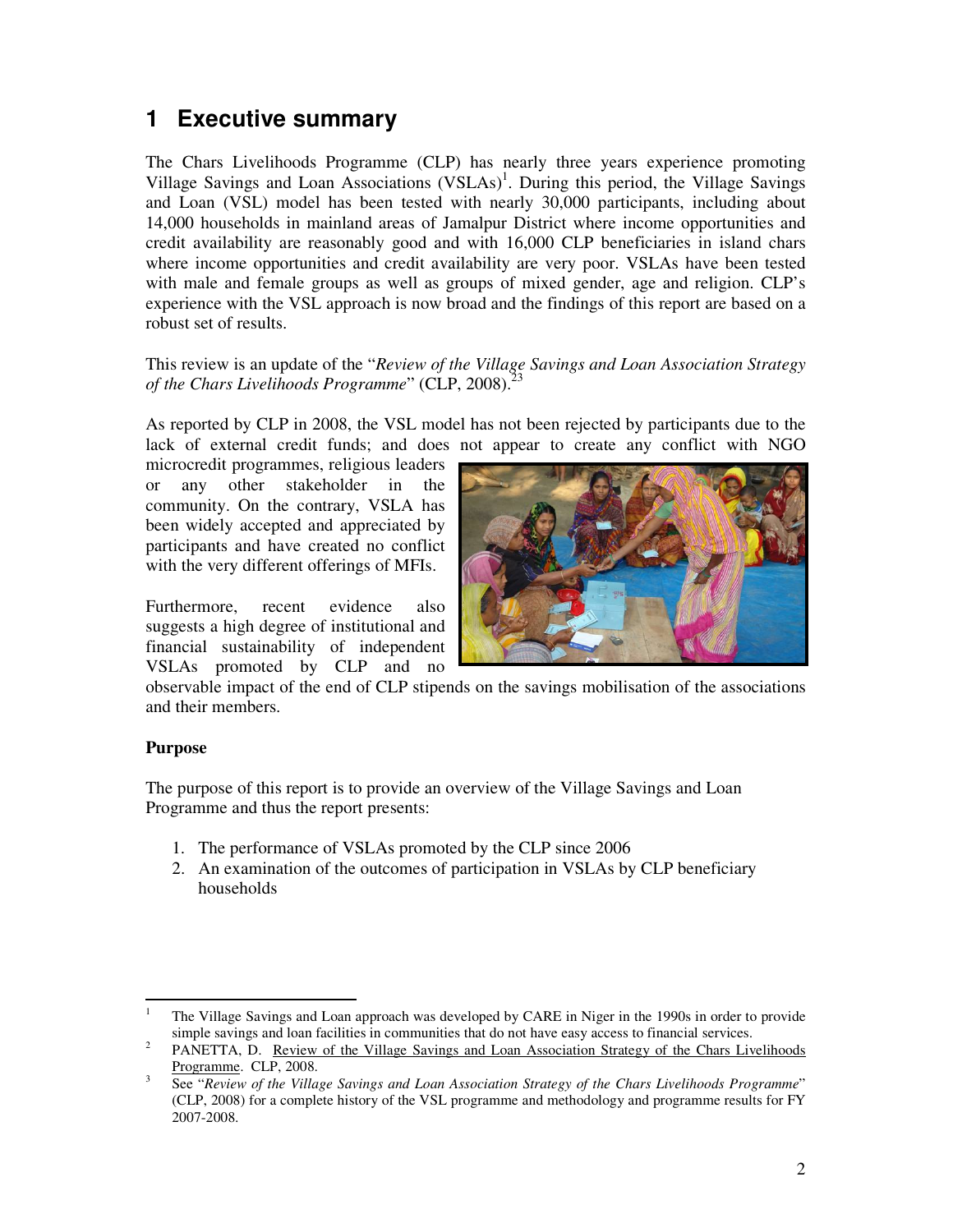#### **Main Findings**

Compared to non-participants, CLP beneficiaries that are members of an independent Village Savings and Loan Association:

- Save five times as much
- Earn 51% more cash income
- Expend less on loan repayments
- Voluntarily deposit one third of household savings in their VSLA
- Feel more respected in the community
- Participate more actively in household financial decision-making

**VSLA participants earn more cash income<sup>4</sup>** and the opportunity to save safely creates positive new financial behaviour: **VSLA participants both save more and expend less on loan repayments** over time.



**Figure 1:** Household cash income and savings by different VSLA participant cycles

Source: IML VSL Programme Survey (CLP, 2009)

The impact of VSLA participation on household savings is extremely strong and remains statistically significant even after controlling for all CLP inputs, as well as for household cash-flow and for the gender of the household head. The findings of this report also demonstrate that VSLA participants earn more cash income and expend less on loan repayments.

 $\frac{1}{4}$  Household cash income excludes loans, grants, scholarships or stipends received by an NGO, government, CLP or any other source.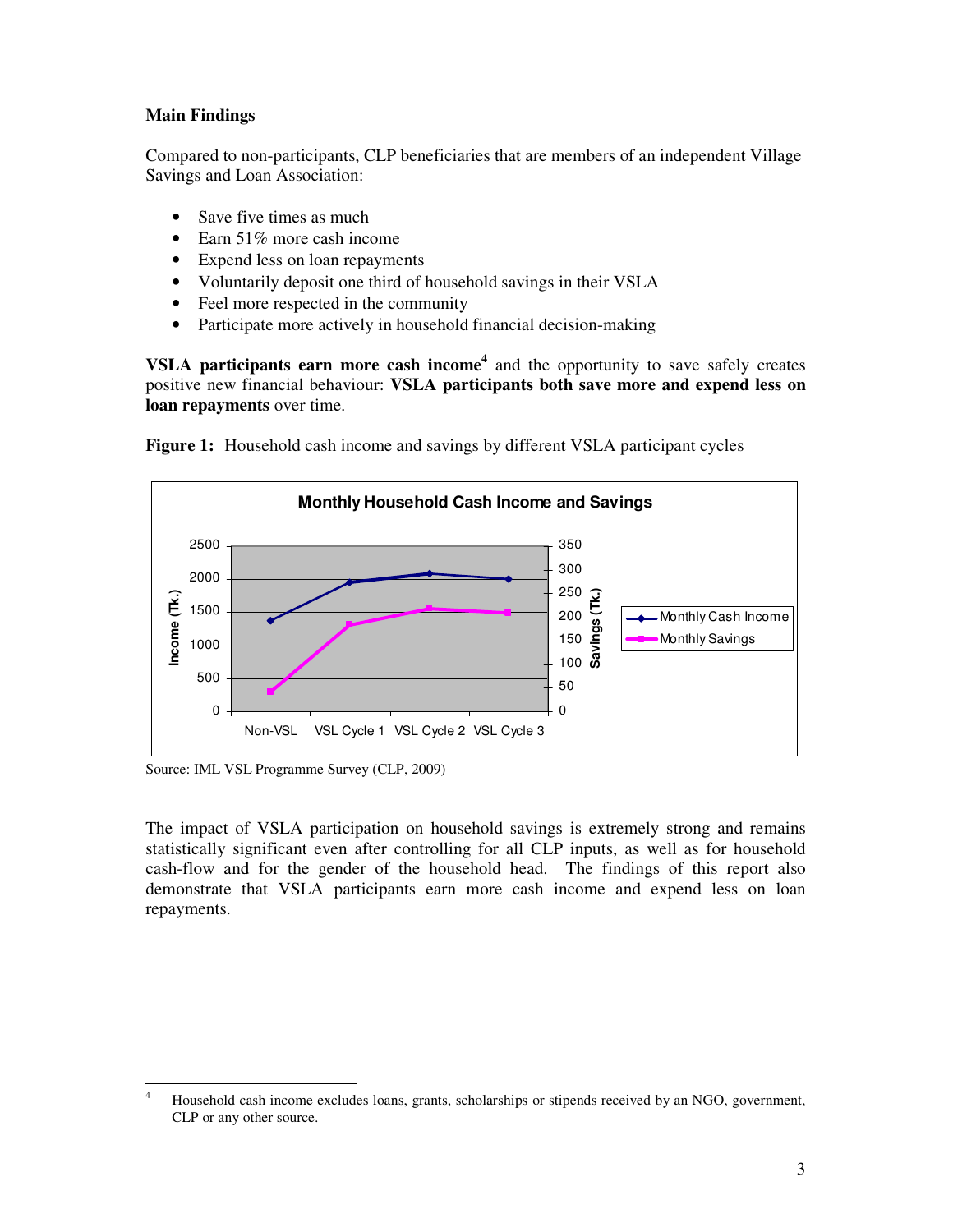#### **Main Conclusions**

VSLA is appropriate for island char areas where financial services are scarce, opportunities to save safely are limited and the informal cost of capital is  $10\n-20\%$  per month<sup>5</sup>. They have also proven popular in mainland areas, as VSLAs operate at the pace of their members, rather than the disbursement schedule of microcredit programmes.

VSLAs encourage the practice of saving regularly, reducing expenses associated with borrowing, keeping capital and profits in the community and building social capital. They are safe (loss rates under 0.01% of savings), cost-effective (less than Tk.600 per household); and, above all, the VSL approach has been demonstrated as an appropriate way to achieve the CLP Log Frame objective of providing CLP beneficiaries with a "Safe Place to Save".

#### **Background**

The Chars Livelihoods Programme (CLP) aims to improve the livelihood security of the poorest island char dwellers in the riverine districts of Bogra, Gaibandha, Jamalpur, Kurigram and Sirajganj. The CLP is funded by the UK Department for International Development-Bangladesh (DFID-B), sponsored by the Rural Development and Co-operatives Division of the Ministry of Local Government, Rural Development and Co-operatives of the Government of Bangladesh and implemented through 19 Implementing Organisations (IMOs).

The Microfinance Programme of the CLP aims to ensure that at least 100,000 island char households have access to appropriate microfinance services by 2011. As part of this effort, the CLP launched the Village Savings and Loan Programme in 2006 to provide basic, community-managed financial services in areas underserved by formal financial institutions. In July 2006, CLP launched the VSL Pilot Project in the mainland unions of Jamalpur District in order to test VSL as an appropriate model for the promotion of communitymanaged financial services. Over the last three years, the pilot project has promoted 617 VSLAs with over 14,000 self-selected participants<sup> $6$ </sup>.

In January 2007, the VSL approach was then introduced to 29 CLP Asset Transfer Programme<sup>7</sup> (ATP) groups at two IMOs (GUK-Gaibandha and RSDA) in order to further examine the appropriateness of the VSL model for extreme-poor households in the island chars. Based on the early success at these IMOs, the VSL Programme was expanded at five IMOs (GUK-Gaibandha, MMS, NDP, RSDA and SKS) in July 2007 and another five IMOs (ARCHES, GBS, GKS, RDRS and Uddyog) in July 2008. Since then, CLP has promoted a total of 755 VSLAs with over 16,000 CLP ATP beneficiaries.

<sup>-&</sup>lt;br>5 VSLA loans generally cost 5% per month and accumulated earnings are shared amongst the VSLA members at the end of each annual cycle.

<sup>6</sup> In FY 2006-2007, the VSL Pilot Project was implemented by two specialist contractors, Sajida Foundation and TARANGO. In 2007, Sajida Foundation absorbed the entire project and TARANGO was contracted by CLP to provide training and technical support to the VSL Programme at the IMOs.

<sup>7</sup> The CLP's centerpiece activity is the ATP, which provides investment assets to the 50,000 poorest island char households in the Districts of Bogra, Gaibandha, Jamalpur, Kurigram and Sirajganj.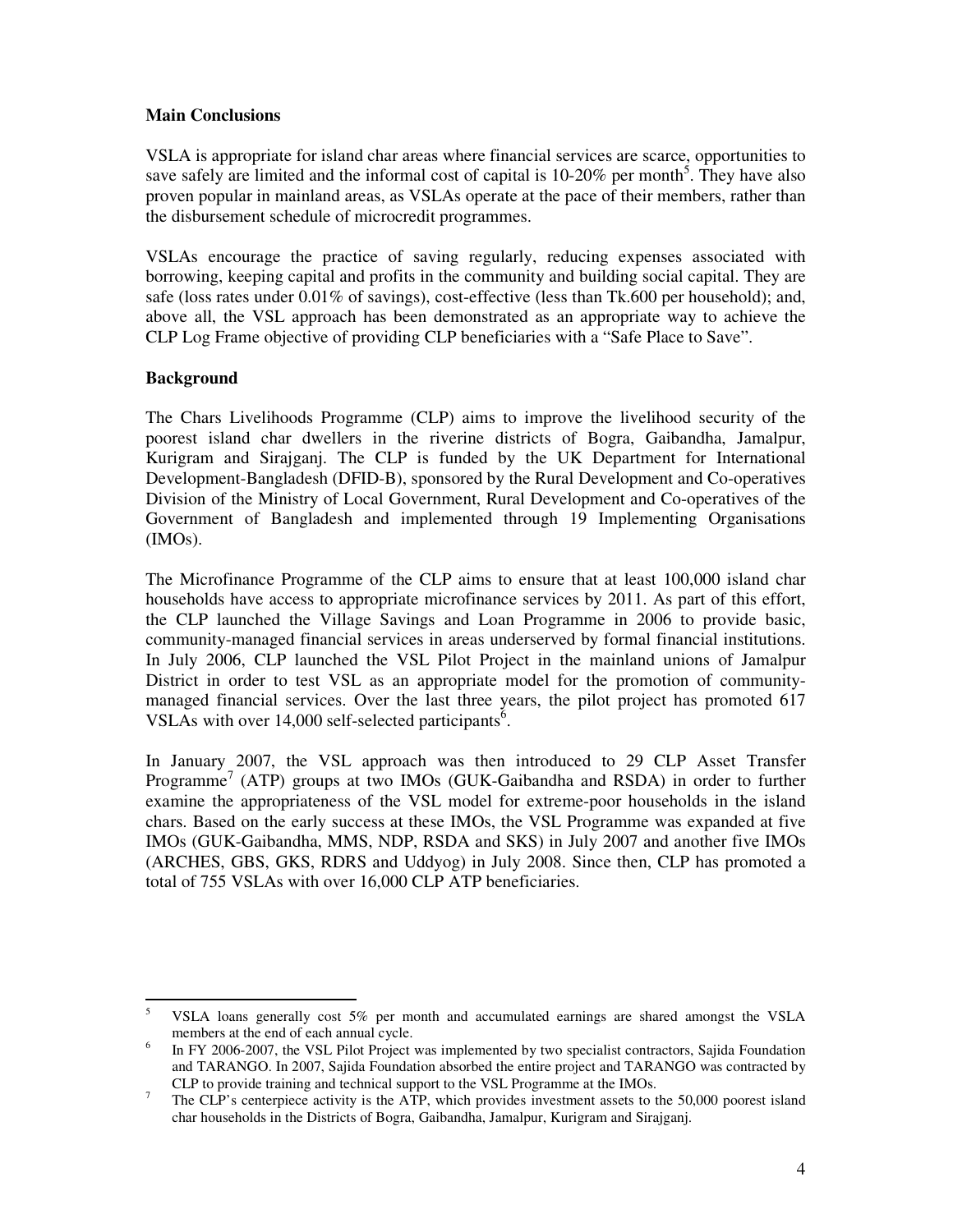# **2 Purpose of the Review**

The purpose of this programme review is two-fold: first, to provide an overview of the overall performance of the VSL Programme; and secondly, to examine the outcomes of participation in the VSL Programme by ATP beneficiaries.

**Section 3** summarises the total outreach of the programme; **Section 4** presents overall programme performance based on the most recent programme data (December 2008); **Section 5** examines the sustainability of the programme and the performance of independent VSLAs promoted by CLP; **Section 6** examines the outcomes of participation in the VSL Programme by CLP ATP beneficiaries, based on an independent study contracted by CLP's Innovation, Monitoring and Learning Unit (IML) in February 2009; and finally, **Section 7** concludes and outlines the forecasted outreach of the VSL Programme at the end of CLP.

# **3 Programme Outreach**

Since September 2006, CLP has promoted over 1,372 Village Savings and Loan Associations, including 755 with ATP beneficiaries in the island chars and 633 self-selected (non-ATP) participants in mainland unions of Jamalpur District.

As of December 2008, a total of 1,279 Associations remain active, including 719 composed of CLP ATP beneficiaries in the island chars and 551 consisting of self-selected (non-ATP) programme participants in mainland unions of Jamalpur District.

|                   | <b>Active Associations</b> |                          |                |              |  |
|-------------------|----------------------------|--------------------------|----------------|--------------|--|
|                   | Cycle 1                    | Cycle 2                  | Cycle 3        | <b>Total</b> |  |
| <b>ATP Groups</b> |                            |                          |                |              |  |
| <b>ARCHES</b>     | 45                         | $\overline{\phantom{0}}$ | $\blacksquare$ | 45           |  |
| <b>GBS</b>        | 45                         |                          |                | 45           |  |
| <b>GKS</b>        | 45                         |                          |                | 45           |  |
| GUK-Gaibandha     | 53                         | 27                       |                | 80           |  |
| <b>MMS</b>        | 93                         | 33                       |                | 126          |  |
| <b>NDP</b>        | 97                         | 30                       |                | 127          |  |
| <b>RDRS</b>       | 85                         |                          |                | 85           |  |
| <b>RSDA</b>       | 63                         | 15                       |                | 78           |  |
| <b>SKS</b>        | 41                         | 32                       |                | 73           |  |
| Uddyog            | 15                         |                          |                | 15           |  |
| Sub-total         | 582                        | 137                      | 0              | 719          |  |
| Non-ATP           |                            |                          |                |              |  |
| Sajida Foundation | 123                        | 270                      | 158            | 551          |  |
| <b>TOTAL</b>      | 705                        | 407                      | 158            | 1,270        |  |

**Table 1:** Active Village Savings and Loan Associations

Source: CLP VSL Programme MIS (December 2008)

Since the most recent data collection in December 2008 (above), a reported 29 VSLAs at GUK-Gaibandha and RSDA have successfully completed their second cycle of operation and initiated Cycle 3.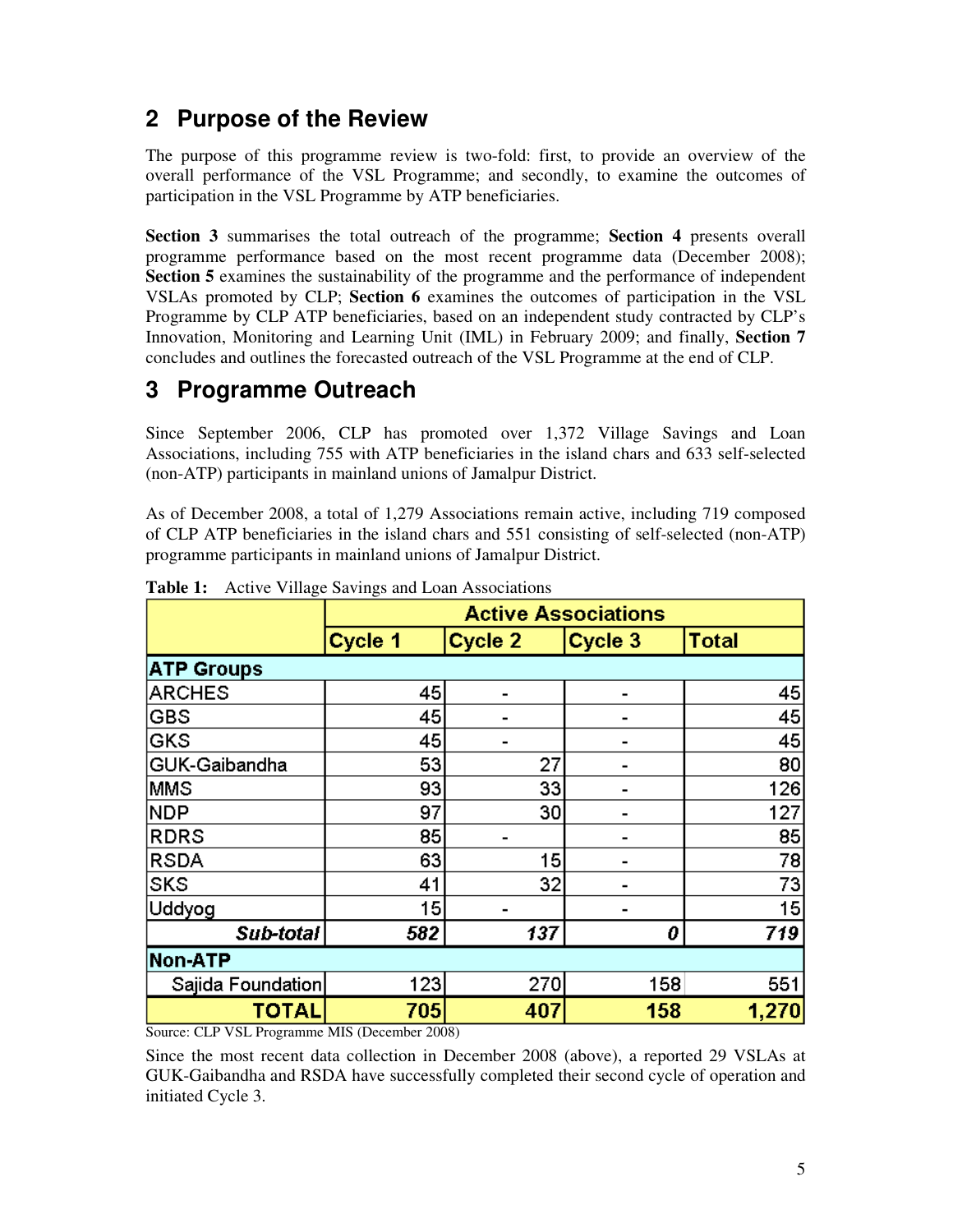As of December 2008, the Village Savings and Loan Programme included 27,801 active participants; consisting of 15,439 participants in ATP groups and 12,362 self-selected (non-ATP) participants.

|                   | <b>Active Members</b> |         |         |              |
|-------------------|-----------------------|---------|---------|--------------|
|                   | Cycle 1               | Cycle 2 | Cycle 3 | <b>Total</b> |
| <b>ATP Groups</b> |                       |         |         |              |
| <b>ARCHES</b>     | 1,058                 |         |         | 1,058        |
| <b>GBS</b>        | 1,027                 |         |         | 1,027        |
| <b>GKS</b>        | 967                   |         |         | 967          |
| GUK-Gaibandha     | 1,037                 | 538     |         | 1,575        |
| <b>MMS</b>        | 2,026                 | 671     |         | 2,697        |
| <b>NDP</b>        | 2,023                 | 611     |         | 2,634        |
| <b>RDRS</b>       | 1,915                 |         |         | 1,915        |
| <b>RSDA</b>       | 1,354                 | 315     |         | 1,669        |
| <b>SKS</b>        | 890                   | 664     |         | 1,554        |
| Uddyog            | 343                   |         |         | 343          |
| Sub-total         | 12,640                | 2,799   | 0       | 15,439       |
| Non-ATP           |                       |         |         |              |
| Sajida Foundation | 2,682                 | 5,948   | 3,732   | 12,362       |
| <b>TOTAL</b>      | 15,322                | 8,747   | 3,732   | 27,801       |

**Table 2:** VSL Programme Membership

Source: CLP VSL Programme MIS (December 2008)

Until June 2008, the VSL approach was introduced directly to pre-existing ATP groups that had been mobilised by CLP for the primary purpose of the Asset Transfer Programme. Many of these groups, especially in the earlier phases of the programme (ATP I and II), were composed of individuals from different villages thus increasing the costs of participation (travel time and costs) and reducing the attendance and participation by members residing farther from the VSLA meeting site.

In June 2008, CLP revised its strategy for the introduction of the VSL approach to its beneficiaries and now promotes VSLAs at the village-level, rather than at the level of the preexisting ATP groups. All ATP beneficiaries from the village, regardless of ATP group or phase, are eligible to establish and join a VSLA on the basis of voluntary participation and self-selection. In other words, within a given CLP village, there may be several VSLAs composed of ATP beneficiaries from different ATP groups and phases. The immediate outcome has been reduced travel time to attend meetings, increased attendance and enhanced solidarity based on self-selected groups.

Furthermore, CLP's revised VSL implementation strategy (June 2008) permits ATP groups to include non-ATP participants in their VSL activities. ATP groups may include up to 5 non-ATP participants in their VSLA; these members are invited and selected by the ATP beneficiaries on a voluntary basis and CLP does not facilitate this process in any way. Furthermore, these members participate fully in the VSL activities of the group but do not receive any of the inputs provided to CLP beneficiary households.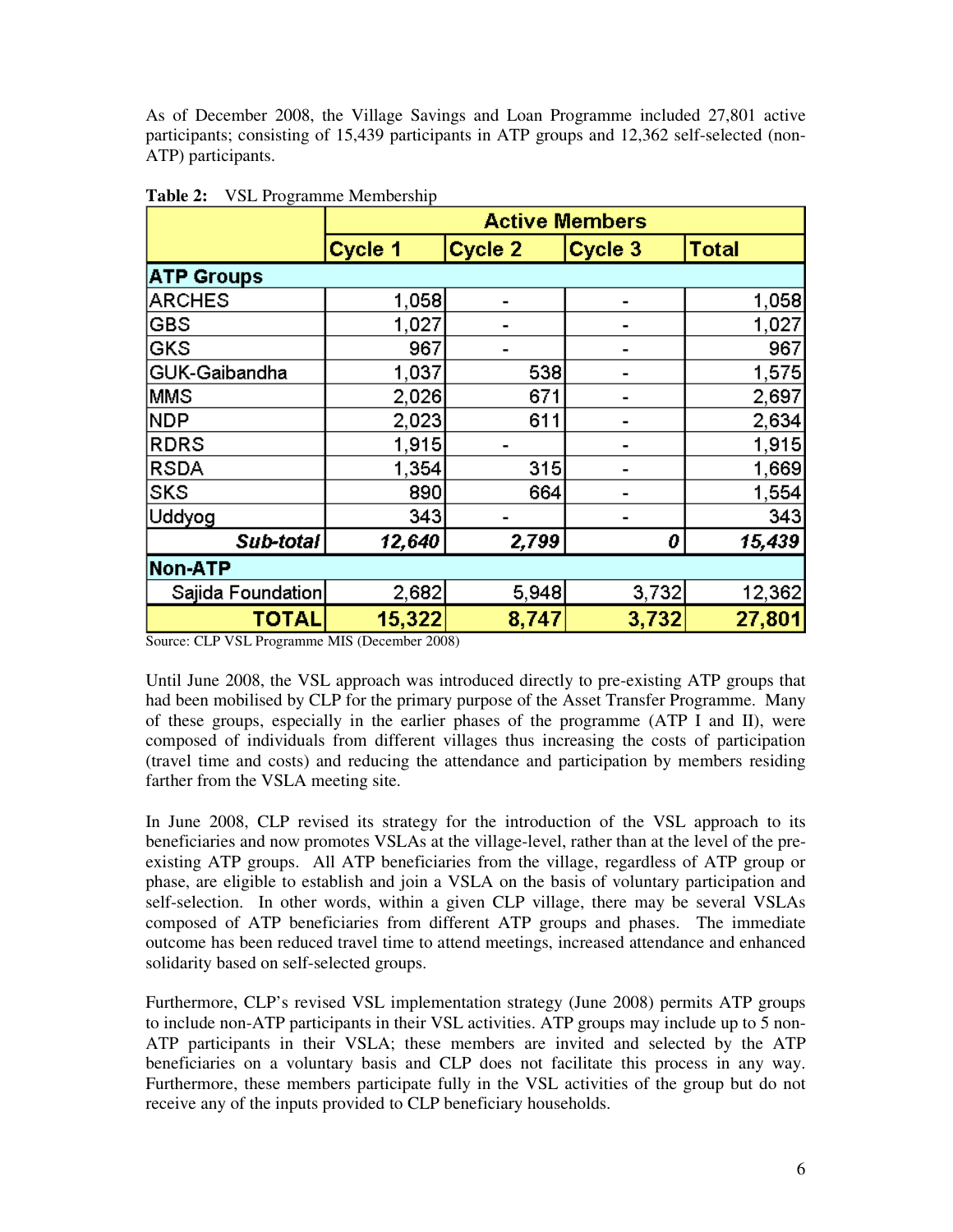As of December 2008, ATP groups included a total of 1,031 non-ATP beneficiaries in their VSLA, which represents 6.7% of all VSLA members in ATP groups and 9.4% of groups initiated since the policy change.<sup>8</sup>

From an operational perspective, the immediate impact is greater operational and financial efficiency. The option to include non-ATP beneficiaries in the VSL activities of ATP groups has enabled ATP beneficiaries to establish VSLAs in more concentrated areas, diminishing travel time to VSLA meeting sites by the members and the Village Savings Organiser. Furthermore, while no information has yet been collected on the 1,031 non-ATP participants, the inclusion of non-ATP beneficiaries has generated a variety of reported positive social outcomes. In most cases, the non-ATP members are of comparable socio-economic status but did not meet CLP's selection criteria for the ATP programme. Their inclusion in the VSL Programme appears to have improved the community's perception of ATP beneficiary households and reduced resentment towards them. In some cases, the non-ATP members are only marginally poor and enjoy a considerably better standard of living. Their inclusion has improved the credibility and visibility of the VSLA in the community and empowered the ATP beneficiaries who remain solely responsible for the operations of the association. In all cases, only ATP beneficiaries are eligible to be elected to the Management Committee and the number of non-ATP participants is limited to 5 per VSLA to ensure that the association is not captured by local elites.

Finally, and perhaps most importantly, the inclusion of non-ATP members has transformed the ATP groups from a group of individuals organised for the finite purpose of asset transfer to an inclusive community institution that may generate social capital and other social and economic benefits long after the withdrawal of CLP from the area.

<sup>-</sup>8 TARANGO. VSL Mid-year Report. January, 2009.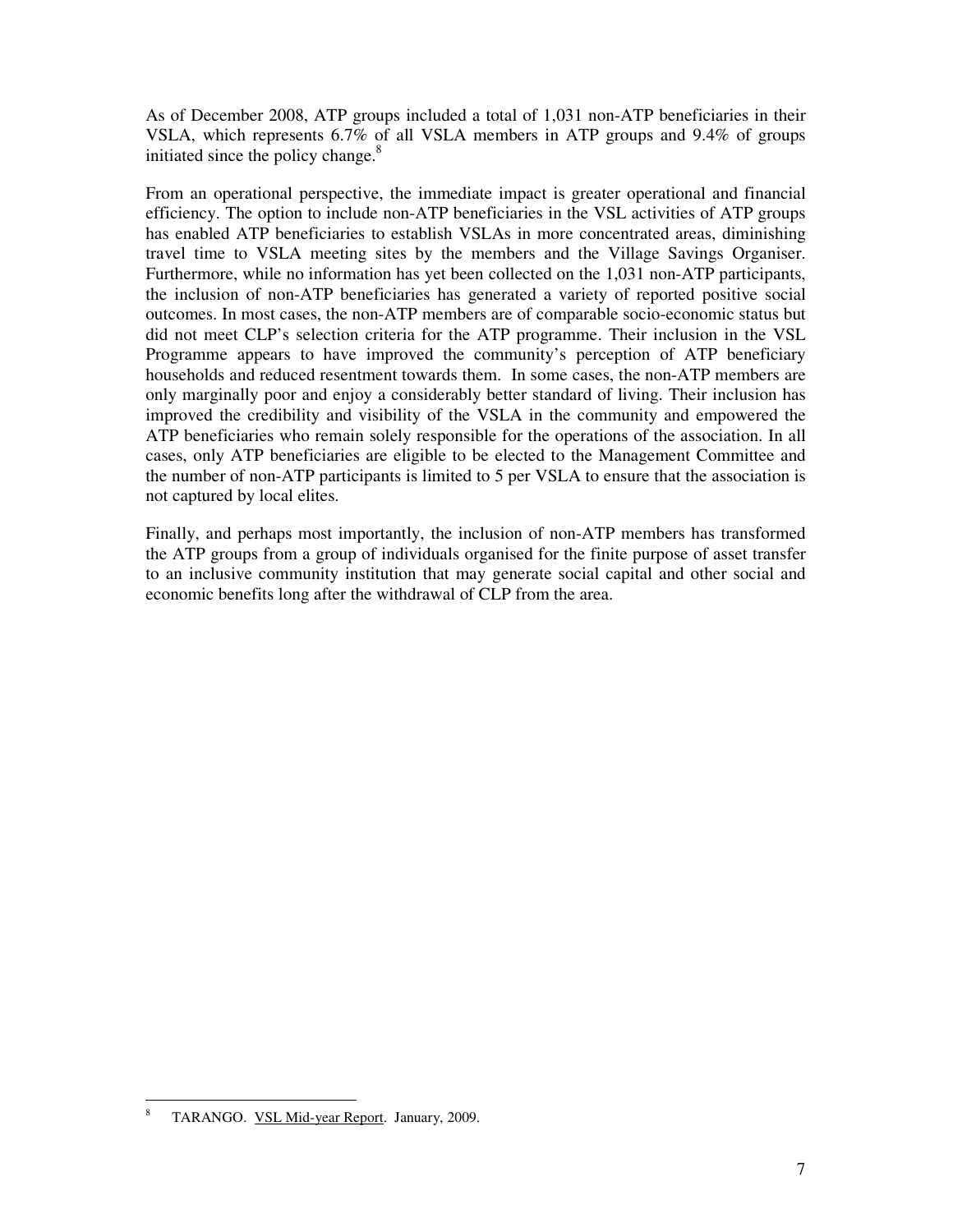# **4 Overall Programme Performance**

This section presents the overall performance of the VSL Programme; and **the data in this section relates exclusively to the Village Savings and Loan Associations in their training cycle (Cycle 1) and currently supported by CLP**. In the training cycle, VSLAs receive a series of 9 training modules and meetings are attended by a Village Savings Organiser (VSO) with decreasing frequency for a period of one year; and association-level data is collected by CLP on a quarterly basis.

Upon completion of the training cycle (Cycle 1), the assets of the VSLA are distributed among the members according to the amount they have saved, the association initiates its second cycle and continues to operate independently without any support from CLP. The following section (**Section 5**) presents the performance of independent VSLAs that have graduated and continue to operate independently in Cycles 2 and 3.

### **4.1 Savings**

VSLAs promote the habit of saving regularly in small, flexible amounts. In 2009, ATP beneficiaries are projected to save an average annualised amount of Tk.932 in their VSLA; while self-selected (non-ATP) programme participants are projected to save an average annualised amount of Tk.1,693. The difference between ATP and non-ATP savings rates is explained by the increased economic well-being of self-selected (non-ATP) participants in the Jamalpur mainland.<sup>9</sup>

| Return on<br>Savings (%) | Projected<br><b>Annualised</b><br><b>Share-out per</b><br>Member (Tk.) |  |  |  |  |
|--------------------------|------------------------------------------------------------------------|--|--|--|--|
|                          |                                                                        |  |  |  |  |
| 22%                      | 1,780                                                                  |  |  |  |  |
| 43%                      | 1,785                                                                  |  |  |  |  |
| 27%                      | 1,285                                                                  |  |  |  |  |
| 36%                      | 1,213                                                                  |  |  |  |  |
| 51%                      | 1,204                                                                  |  |  |  |  |
| 49%                      | 1,187                                                                  |  |  |  |  |
| 32%                      | 947                                                                    |  |  |  |  |
| 43%                      | 1,526                                                                  |  |  |  |  |
| 32%                      | 1,259                                                                  |  |  |  |  |
| 45%                      | 552                                                                    |  |  |  |  |
| 38%                      | 1,274                                                                  |  |  |  |  |
| Non-ATP                  |                                                                        |  |  |  |  |
| 33%                      | 2,252                                                                  |  |  |  |  |
|                          | <b>Annualised</b>                                                      |  |  |  |  |

|  | Table 3: Savings deposits, return on savings and share-out |  |  |
|--|------------------------------------------------------------|--|--|
|--|------------------------------------------------------------|--|--|

Source: CLP VSL Programme MIS (December 2008)

<sup>-&</sup>lt;br>9 The average household daily income of self-selected participants (non-ATP) is Tk.56 (VSL Pilot Project Mid-term Report, 2007).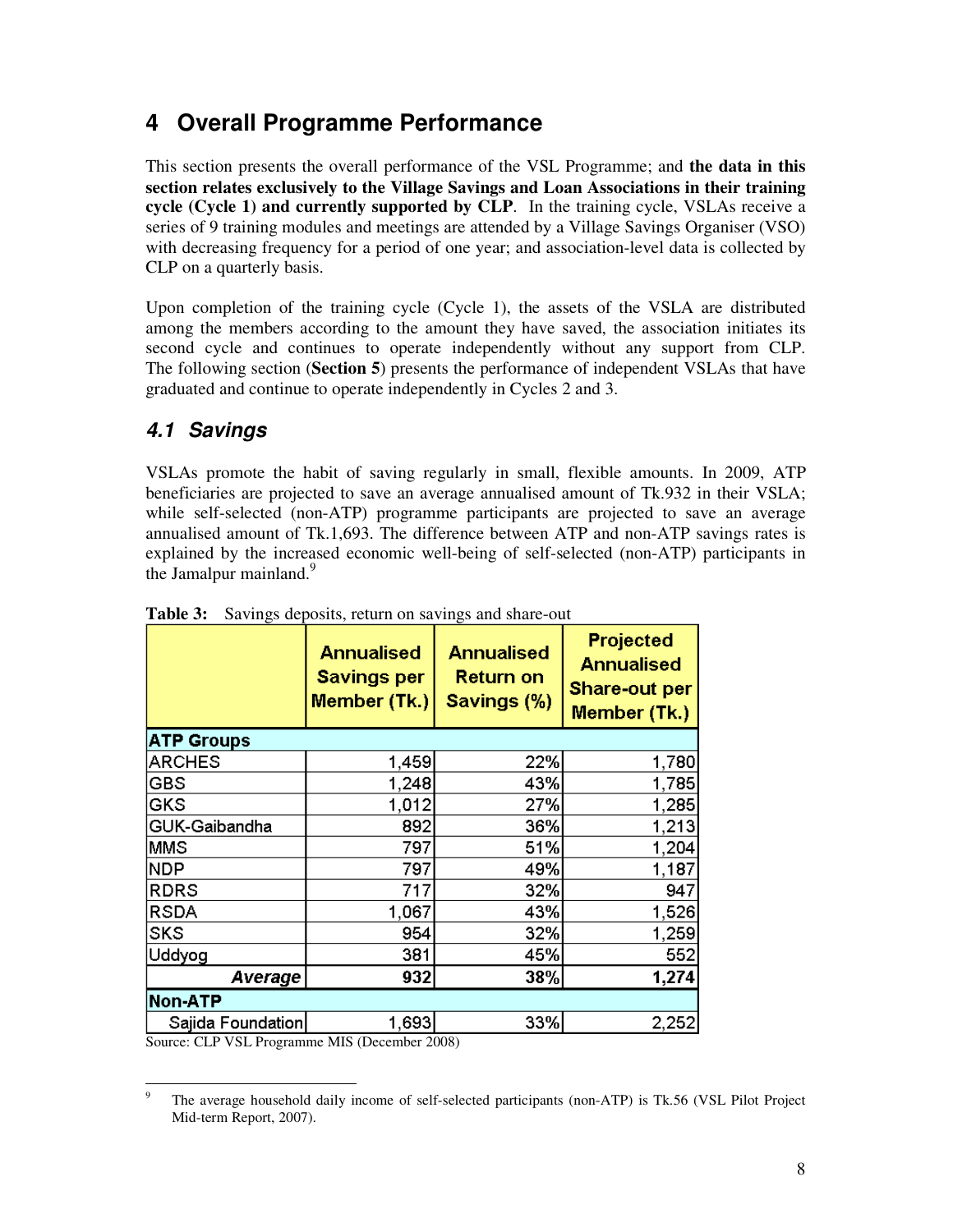The average annualised return on savings of ATP groups is 38% and ranges from a low of 22% at ARCHES to a high of 51% at MMS; while non-ATP groups average an annualised return of 33%.

In 2009, ATP groups are projected to share-out an annualised amount of Tk.1,274 per member, 140% more than new VSLA members in 2007 (Tk.531). Meanwhile, non-ATP groups are projected to share-out an annualised amount of Tk.2,252: 251% more than new VSLA members in 2007 (Tk.641).





\*Forecasted Source: CLP VSL Programme MIS

In the first year of the programme, savings mobilisation was minimal for the first three months and savings rates increased rapidly in the second quarter before finally stabilising after month six. In the second year of the programme, new participants saved at comparable rates but reached that level more quickly.

There is a clear demonstration effect: in many villages, new members and associations join the programme having already observed the operations of existing associations. These new participants begin their VSLA operations with a greater understanding and confidence in the system; and, as a result, savings rates increase earlier in the first cycle.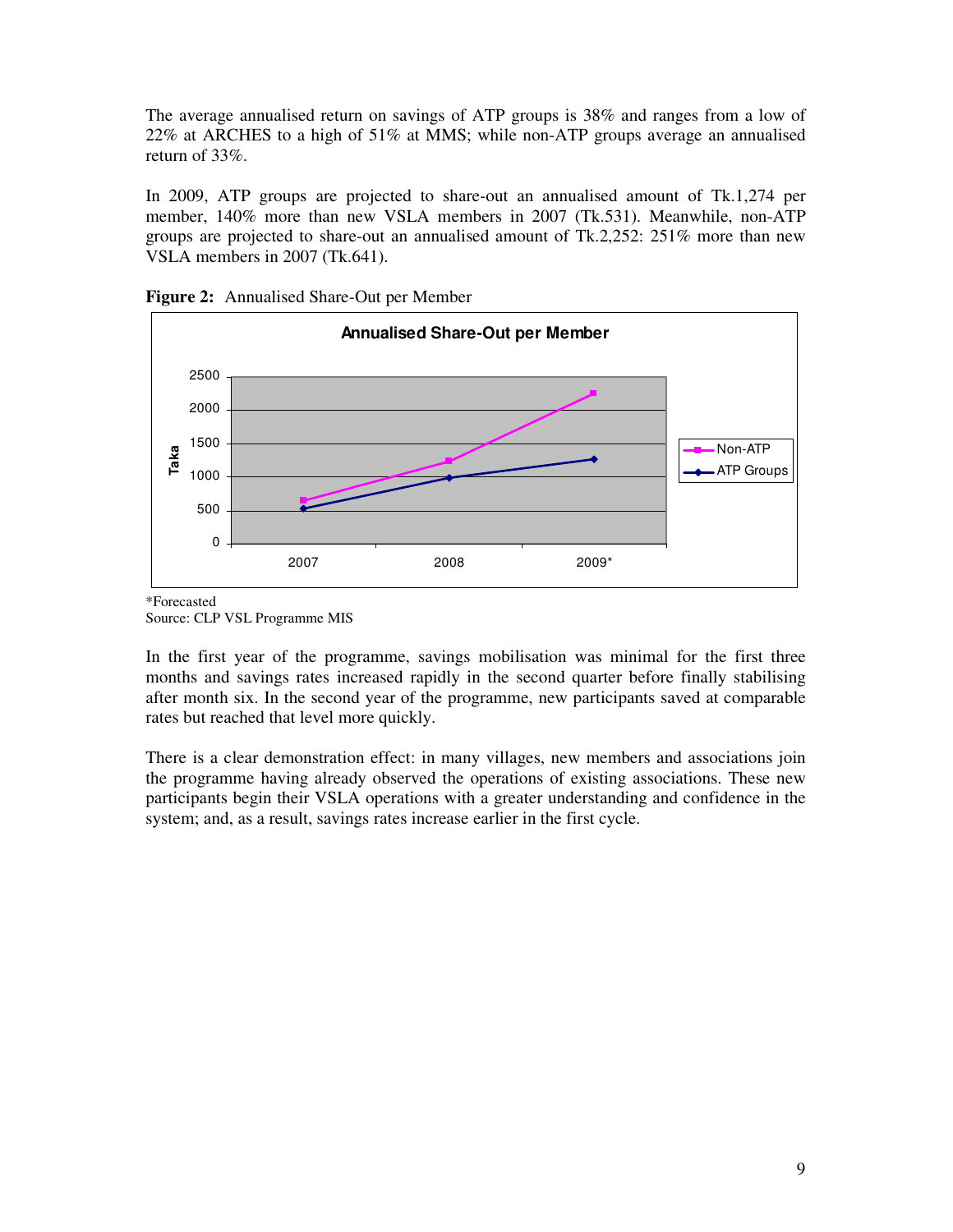#### **4.2 Credit**

VSLAs provide small loans to their members from the accumulated savings of the association. There is no supplemental capital from the promoting NGO, MFIs, banks or CLP.

VSLA loans vary from Tk.100 to Tk.2,000 in the first cycle. At present, 30% of ATP beneficiaries have an active loan with an average outstanding loan size of Tk.600; while 64% of self-selected (non-ATP) programme participants are active borrowers with an average outstanding loan of Tk.735.

The Loan Fund utilisation rate – the percentage of accumulated savings out on loan – averages 60% among ATP groups and varies considerably between IMOs from a low of 27% at SKS to a high of 71% at GKS; meanwhile, a high Loan Fund utilisation rate of 88% among non-ATP groups indicates that funds revolve at a high level of efficiency, and that demand for loans remains strong at a monthly service charge of 5-10%. It is interesting to note that in self-selected associations (non-ATP groups), the fund utilisation rate is significantly higher despite a higher average monthly interest rate of 7,2% compared to 5% in ATP beneficiary groups. $1011$ 

|                   | Average<br><b>Outstanding</b><br><b>Loan Size per</b><br>Borrower (Tk.) | Percentage<br>of Members<br>with Active<br>Loans $(\%)$ | <b>Loan Fund</b><br><b>Utilisation</b><br><b>Rate (%)</b> |  |
|-------------------|-------------------------------------------------------------------------|---------------------------------------------------------|-----------------------------------------------------------|--|
| <b>ATP Groups</b> |                                                                         |                                                         |                                                           |  |
| <b>ARCHES</b>     | 586                                                                     | 24%                                                     | 59%                                                       |  |
| <b>GBS</b>        | 356                                                                     | 47%                                                     | 78%                                                       |  |
| GKS               | 401                                                                     | 29%                                                     | 71%                                                       |  |
| GUK-Gaibandha     | 1,011                                                                   | 24%                                                     | 47%                                                       |  |
| <b>MMS</b>        | 666                                                                     | 30%                                                     | 53%                                                       |  |
| <b>NDP</b>        | 703                                                                     | 38%                                                     | 68%                                                       |  |
| <b>RDRS</b>       | 345                                                                     | 20%                                                     | 62%                                                       |  |
| <b>RSDA</b>       | 984                                                                     | 37%                                                     | 55%                                                       |  |
| <b>SKS</b>        | 767                                                                     | 23%                                                     | 27%                                                       |  |
| Uddyog            | 185                                                                     | 29%                                                     | 83%                                                       |  |
| Average           | 600                                                                     | 30%                                                     | 60%                                                       |  |
| <b>Non-ATP</b>    |                                                                         |                                                         |                                                           |  |
| Sajida Foundation | 735                                                                     | 64%                                                     | 88%                                                       |  |

|  | <b>Table 4:</b> Loan Size and Loan Fund Utilisation |
|--|-----------------------------------------------------|
|--|-----------------------------------------------------|

Source: CLP VSL Programme MIS (December 2008)

 $10<sup>10</sup>$ <sup>10</sup> TARANGO. <u>VSL Pilot Project Monitoring Report No.1</u>. April, 2008.

<sup>11</sup> The maximum allowable interest rate in ATP groups is 5% while there are no interest rate restrictions on non-ATP (self-selected) groups.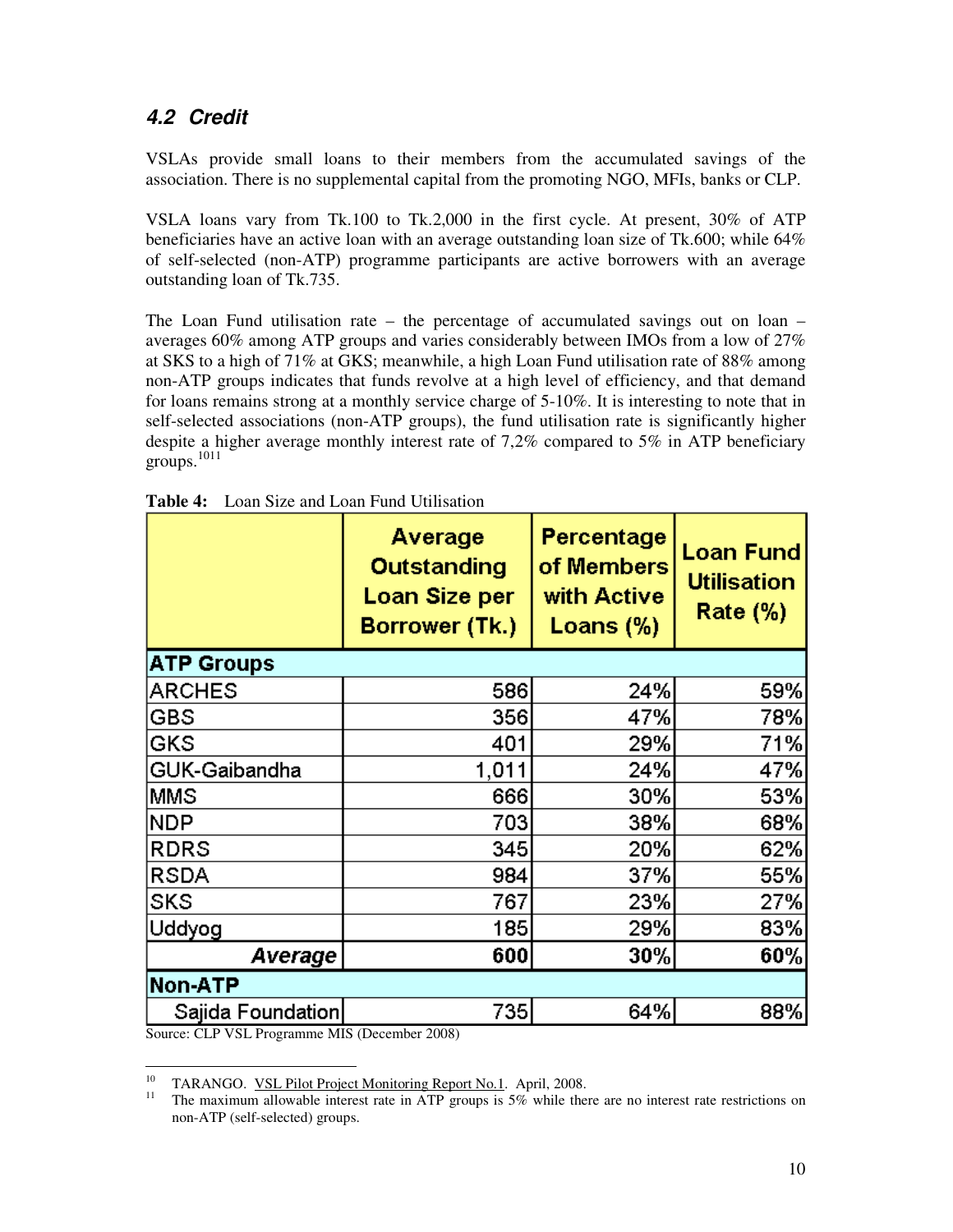### **4.3 Operational and Financial Efficiency**

CLP's experience suggests an optimal caseload of 400-500 VSLA members/VSO in the island chars and 500-600 VSLA members/VSO in the mainland areas of Jamalpur.

|                   | <b>Operational</b><br><b>Efficiency:</b><br><b>VSLAs/VSO</b> | <b>Operational</b><br><b>Efficiency:</b><br>Members/VSO |
|-------------------|--------------------------------------------------------------|---------------------------------------------------------|
| <b>ATP Groups</b> |                                                              |                                                         |
| <b>ARCHES</b>     | 15.0                                                         | 353                                                     |
| GBS               | 15.0                                                         | 342                                                     |
| GKS               | 15.0                                                         | 322                                                     |
| GUK-Gaibandha     | 13.3                                                         | 259                                                     |
| <b>MMS</b>        | 18.6                                                         | 405                                                     |
| NDP               | 19.4                                                         | 405                                                     |
| <b>RDRS</b>       | 14.2                                                         | 319                                                     |
| <b>RSDA</b>       | 21.0                                                         | 451                                                     |
| SKS               | 20.5                                                         | 445                                                     |
| Uddyog            | 15.0                                                         | 343                                                     |
| Average           | 16.7                                                         | 364                                                     |
| <b>Non-ATP</b>    |                                                              |                                                         |
| Sajida Foundation | 18.0                                                         | 419                                                     |

| Table 5: Operational and Financial Efficiency in FY 2008-2009 |  |
|---------------------------------------------------------------|--|
|                                                               |  |

Source: CLP VSL Programme MIS (December 2008)

In 2008-2009, the average annualised cost per ATP beneficiary is Tk.431, down 19% from the previous year. Including the forecasted unit cost of training and monitoring by a specialist contractor from July 2008 until the end of the programme in June 2010 (Tk.96), the total cost per current programme participant is Tk.527.

The 2007-2008 annualised cost per self-selected (non-ATP) participant in Jamalpur was Tk.600; and at the closure of the VSL Pilot Project in March 2009, the projected cost per participant over the period of FY 2006-2009 will be about Tk.1,060.

Through increased operational and budgetary efficiency, CLP has demonstrated that it is feasible to provide basic financial services to the very poor and remote populations of its target area for under Tk.600 per participant. Furthermore, through improved staff recruitment and management of working areas and operational schedules, **it is feasible to deliver the VSL Programme at a total cost of under Tk.500 per participant.**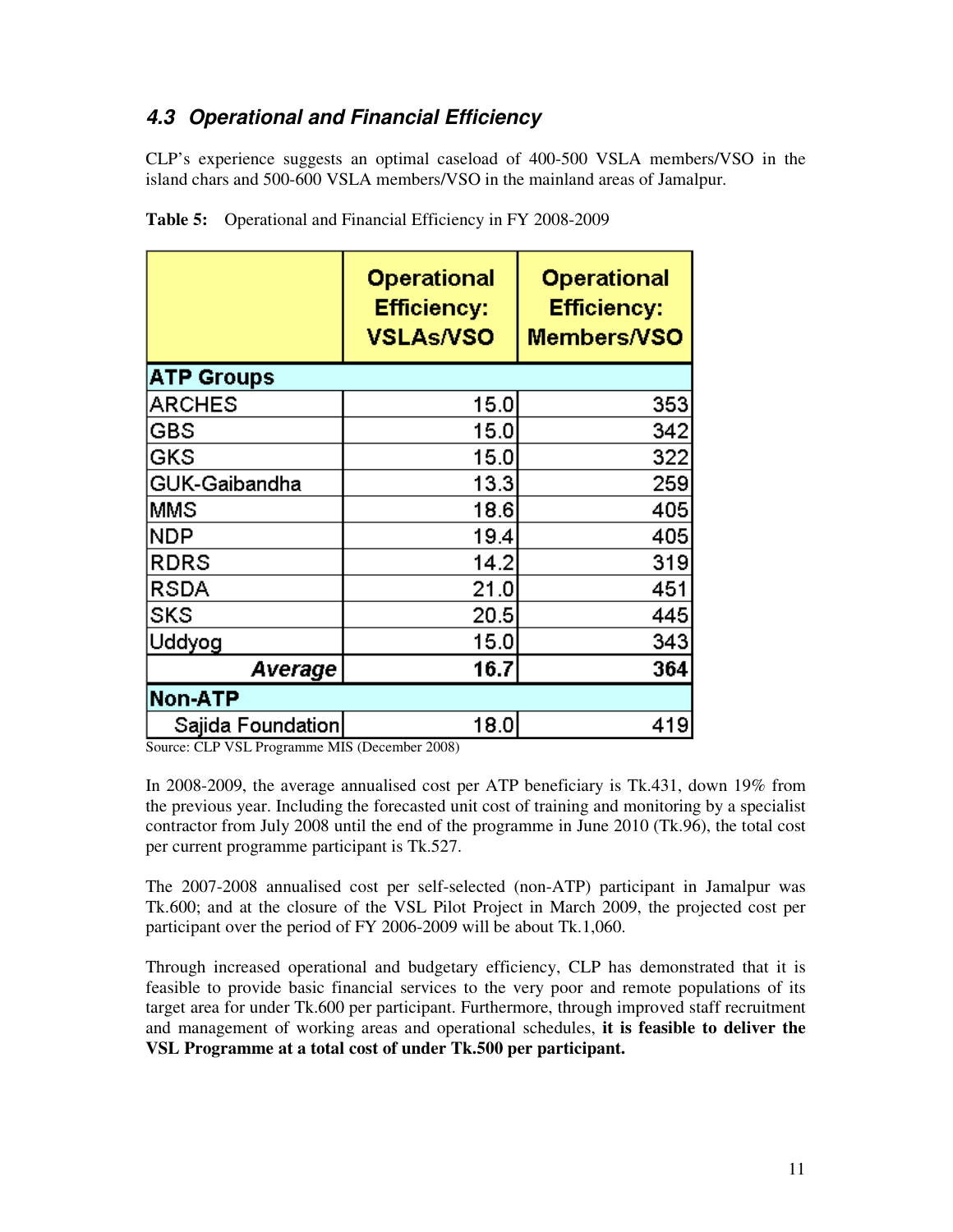| <b>Financial Efficiency: Annualised Cost per</b> |     |     |  |  |  |
|--------------------------------------------------|-----|-----|--|--|--|
| Member (Tk.)                                     |     |     |  |  |  |
| FY 07-08<br>FY 08-09                             |     |     |  |  |  |
| <b>ATP Groups</b>                                |     |     |  |  |  |
| <b>ARCHES</b>                                    |     | 501 |  |  |  |
| GBS                                              |     | 461 |  |  |  |
| GKS                                              |     | 423 |  |  |  |
| GUK-Gaibandha                                    | 539 | 458 |  |  |  |
| MMS                                              | 475 | 420 |  |  |  |
| NDP                                              | 461 | 404 |  |  |  |
| <b>RDRS</b>                                      |     | 501 |  |  |  |
| <b>RSDA</b>                                      | 643 | 329 |  |  |  |
| SKS                                              | 538 | 342 |  |  |  |
| Uddyog                                           | 484 |     |  |  |  |
| 531<br>432<br>Average                            |     |     |  |  |  |
| <b>Non-ATP</b>                                   |     |     |  |  |  |
| 600<br>600<br>Sajida Foundation                  |     |     |  |  |  |

Table 6: Financial Efficiency

Source: CLP VSL Programme MIS (December 2008)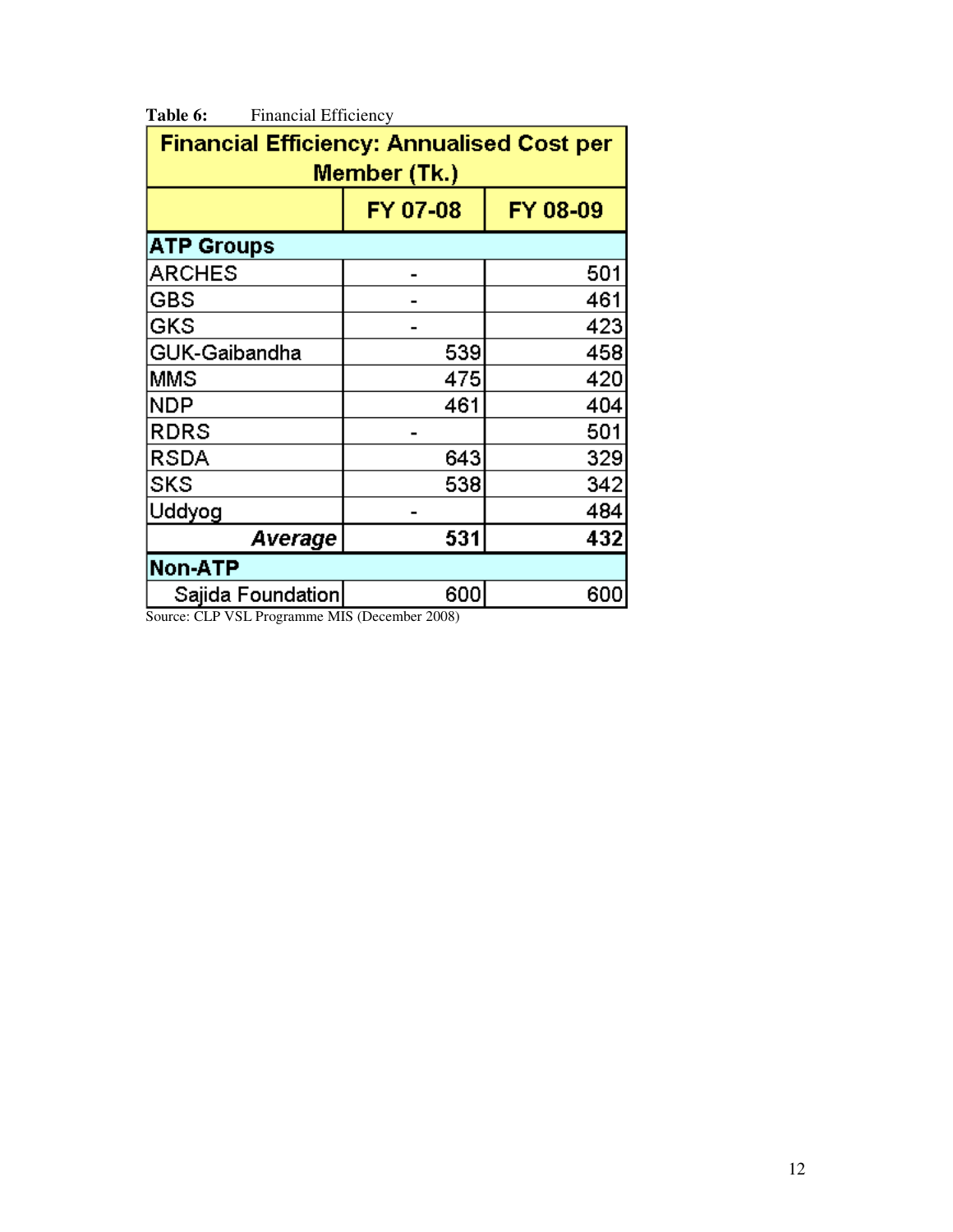# **5 Sustainability: Performance of independent VSLAs**

#### **5.1 Survival rate of independent VSLAs**

The best prediction of the sustainability of the VSL approach in the chars is based on the survival rate of VSLAs promoted in Jamalpur, which provides nearly three years of data:

- a) Among the 186 VSLAs initiated in FY 06-07
	- 88% continued to operate independently in their second year (FY 07-08)
	- 84% continue to operate independently in their third year (FY 08-09)
- b) Among the 324 VSLAs initiated in FY 07-08
	- 83% continue to operate independently in their second year (FY 08-09)

Overall, the VSL Pilot Project promoted 510 VSLAs with self-selected participants in FY 2006-2008 and 428 remain active, which represents a survival rate of 84%.

| <b>VSLAs</b>    | <b>Active VSLAs</b>            |      |      |  |
|-----------------|--------------------------------|------|------|--|
| <b>Promoted</b> | FY 06-07   FY 07-08   FY 08-09 |      |      |  |
| FY 06-07        | 186.                           | 165. | 1581 |  |
| FY 07-08        |                                | 324  |      |  |
| FY 08-09        |                                |      |      |  |

**Table 5:** Survival rate of VSLAs promoted under the VSL Pilot Project (2006-2009)<sup>12</sup>

Source: Sajida Foundation Monthly Report (January 2009)

The survival rate of independent VSLAs promoted among ATP beneficiaries in the island chars is equally strong. However, the long-term survival rate of these associations is not as clear due to the diverse intervention strategies of the IMOs with independent VSLAs. CLP prescribes a series of no more than three visits per cycle to independent VSLAs: 1) to initiate the cycle; 2) to collect basic data mid-way through the cycle; and 3) to assist the association with its share-out at the end of the cycle if needed. In fact, some IMOs have maintained a much closer relationship with independent VSLAs for the purpose of other, non-CLP interventions; while other IMOs have completely terminated their contact with the independent VSLAs and have not even maintained a list of active, independent VSLAs as prescribed by CLP.

The first 29 VSLAs that were established by GUK-Gaibandha and RSDA in early 2007 have, in fact, completed their first cycle in early 2008, successfully completed their second cycle in early 2009, initiated their third cycle in early 2009 and continue to operate independently. The evidence – a  $100\%$  survival rate of VSLAs established in FY 2006-2007 – is encouraging but the sample is too small to draw conclusions about the long-term sustainability of VSLAs in the island chars.

As several IMOs have not maintained an updated list of active, independent VSLAs, the exact survival rate of independent VSLAs promoted with ATP beneficiaries cannot be

 $12$ As of January 31, 2009.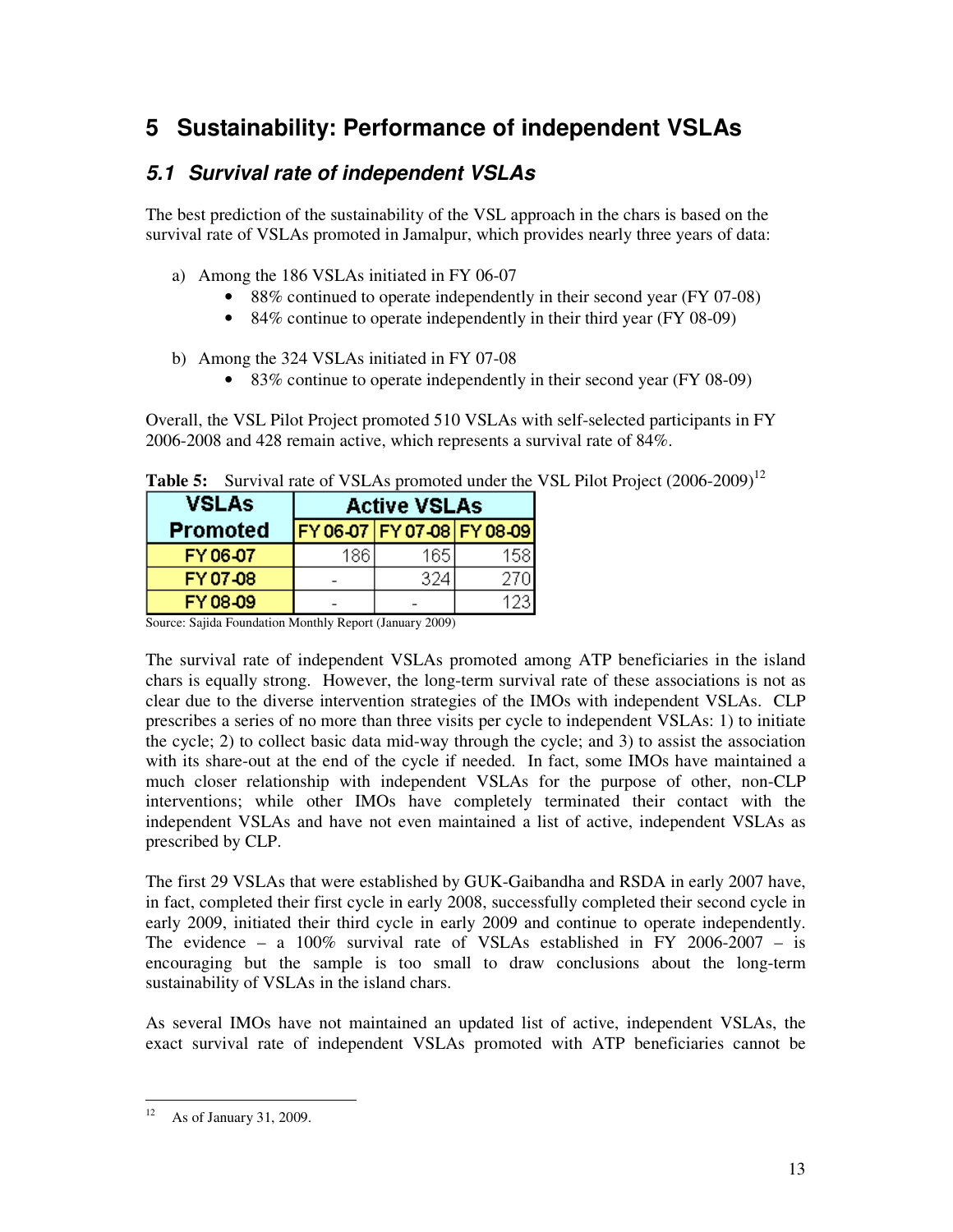determined. Nevertheless, an independent survey of 280 households contracted by CLP in February 2009 provides the following estimates.

| <b>Survival rate of independent</b><br><b>VSLAs</b> |      |  |
|-----------------------------------------------------|------|--|
| GUK-Gaibandha                                       | 91%  |  |
| lMMS.                                               | 100% |  |
| <b>NDP</b>                                          | 83%  |  |
| <b>RSDA</b>                                         | 100% |  |
| <b>SKS</b>                                          | 56%  |  |
| 86%<br>Average                                      |      |  |

**Table 6:** Estimated survival rate of independent VSLAs in second year of operation

Source: IML VSL Programme Survey (CLP, 2009)

The estimated survival rate of VSLAs initiated by CLP in 2007 is 86%, compared to an actual survival rate of 84% measured in the VSL Pilot Project after three years. With the exception of SKS, the estimated survival rate of VSLAs initiated by CLP in 2007 is comparable to international standards and ranges from 83% at NDP to 100% at MMS and RSDA. The reasons for the considerably lower survival rate of independent VSLAs promoted by SKS are not yet clear and should be investigated immediately as their underperformance is likely to provide CLP with valuable lessons.

### **5.2 Performance of independent VSLAs**

A sample of 18 independent associations in Jamalpur, selected and visited randomly in January 2009, suggests that savings deposits are significantly greater among independent VSLAs (Cycle 2 and 3) than new associations (Cycle 1). In January, the average cumulative savings per member in independent VSLAs was Tk.1,044 compared to Tk.292 in new associations. The average attendance rate was identical among new and independent VSLAs: 94%; and average membership has risen by nearly two members per VSLA, from 22.9 to 24.6.

### **5.3 Impact of end of CLP stipends**

CLP beneficiary households receive a package of physical assets, mainly livestock, and an 18-month cash stipend worth a total of about Tk.20,000, the equivalent of about one-year's household income. CLP also provides each household with a package of social, livelihood and market development inputs and training worth a further  $Tk.20,000$ .<sup>13</sup> In particular, the transfer of a productive asset and an 18-month cash stipend radically changes the economic dynamics of the household. Similarly, the end of an 18-month period of stipend support by CLP represents a significant transition in the household economy and may have an impact on the VSL activities of ATP groups, particularly on savings mobilisation.

<sup>13</sup> See www.clp-bangladesh.org for further details on CLP's beneficiary selection criteria, Asset Transfer Programme and other livelihoods, social development, infrastructure and market development programmes.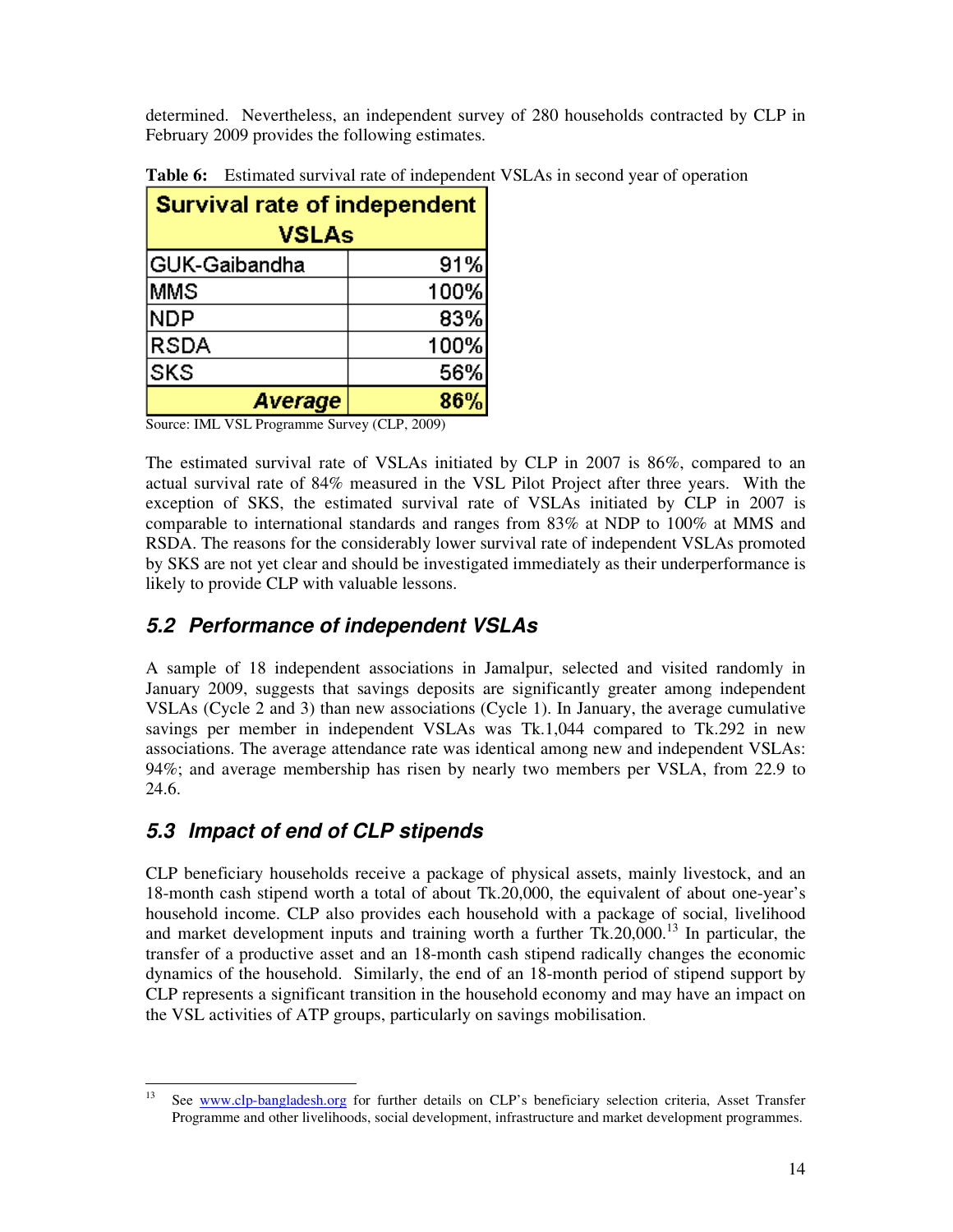From May to July 2008, about 3,000 VSLA members reached the end of the 18-month cash stipend period under ATP-II. Thirty VSLAs whose ATP beneficiaries had their stipend support withdrawn during this period were purposely-selected<sup>14</sup> and tracked for a period of 7 months, including three months before the end of stipend support, the month in which stipend support ended and three months thereafter. The following tables demonstrate that **the end of CLP stipend support has not had an immediate outcome on savings mobilisation** and provide strong evidence that **the withdrawal of cash-stipend support from CLP does not have an adverse effect on the performance of active VSLAs.**

**Table 7** shows that average monthly savings per member actually increased from Tk.55 to Tk.59, in the three months after the end of stipend support compared to the three-month period before.



**Table 7:** Impact of withdrawal of ATP stipend on VSLA savings deposits

Source: CLP, Enterprise Development Unit (February 2009)

**Table 8** plots the average monthly savings per member of 30 VSLAs in the three months after the end of stipend against the three-month period before. The 45-degree line indicates no change; while points above the line indicate VSLAs whose savings mobilisation has increased after the end of stipend support and points below the line indicate VSLAs that have experienced a decrease in savings mobilisation after the end of stipend support

<sup>-</sup><sup>14</sup> Savings mobilisation of VSLAs is typically lowest in the first months of the cycle and highest in the last months. In order to control for the natural cyclicality of VSLA savings mobilisation, 30 VSLAs were purposely selected according to the following criteria: among all the VSLAs that are mainly composed of ATP-II beneficiaries, whose stipend support ended in May-July 2008, those whose stipend end date was closest to the middle of the current cycle were selected.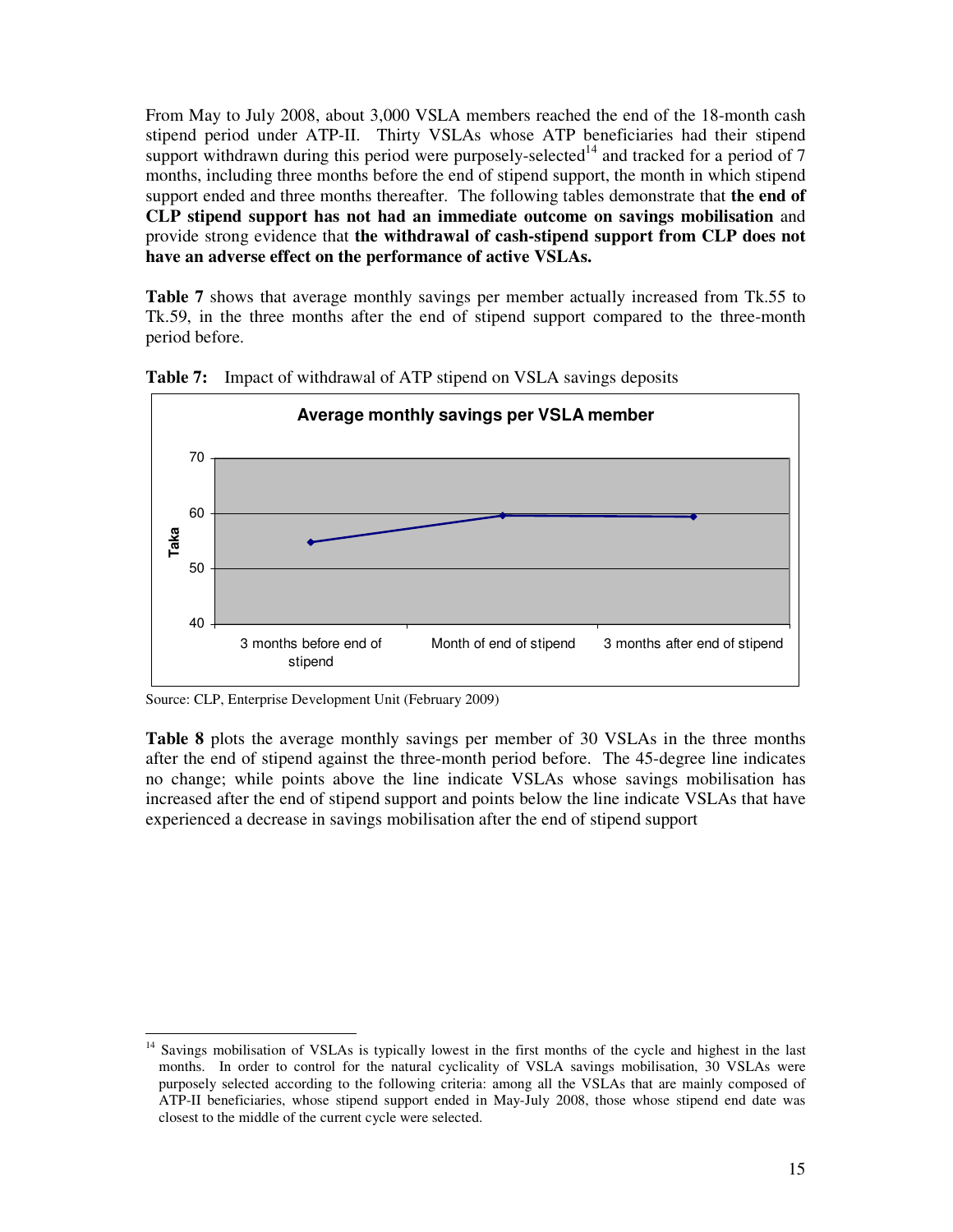

**Table 8:** Impact of stipend withdrawal on VSLA savings mobilisation

Source: CLP, Enterprise Development Unit (February 2009)

#### **5.4 Security of assets**

The VSLAs promoted by CLP have, over the last three years, demonstrated resilience to severe floods and extremely low vulnerability to theft.

The severe floods of August 2007, reported to be the harshest in over half a century, suspended economic activity completely for nearly one month and displaced many island char dwellers. In some areas, VSLA activities were temporarily suspended for up to one month but all resumed their normal activities shortly after the flood waters subsided. After the floods, there were reports that VSLA cash-boxes had been fastened to roofs, moved to neighbouring villages and even buried in order to protect them; however, there were not any association failures or loss of assets due to the floods.

Also, in three years, among the 1,270 VSLAs promoted by CLP (nearly 2,000 annual operating cycles), only three have experienced a theft or loss of funds. The two thefts were the act of the box-keepers' respective families and the loss of a single box remains unclear. In all three cases, most of the missing funds were replaced by the box-keeper and the **losses represent less than 0.01% of the total savings mobilised by the programme** so far.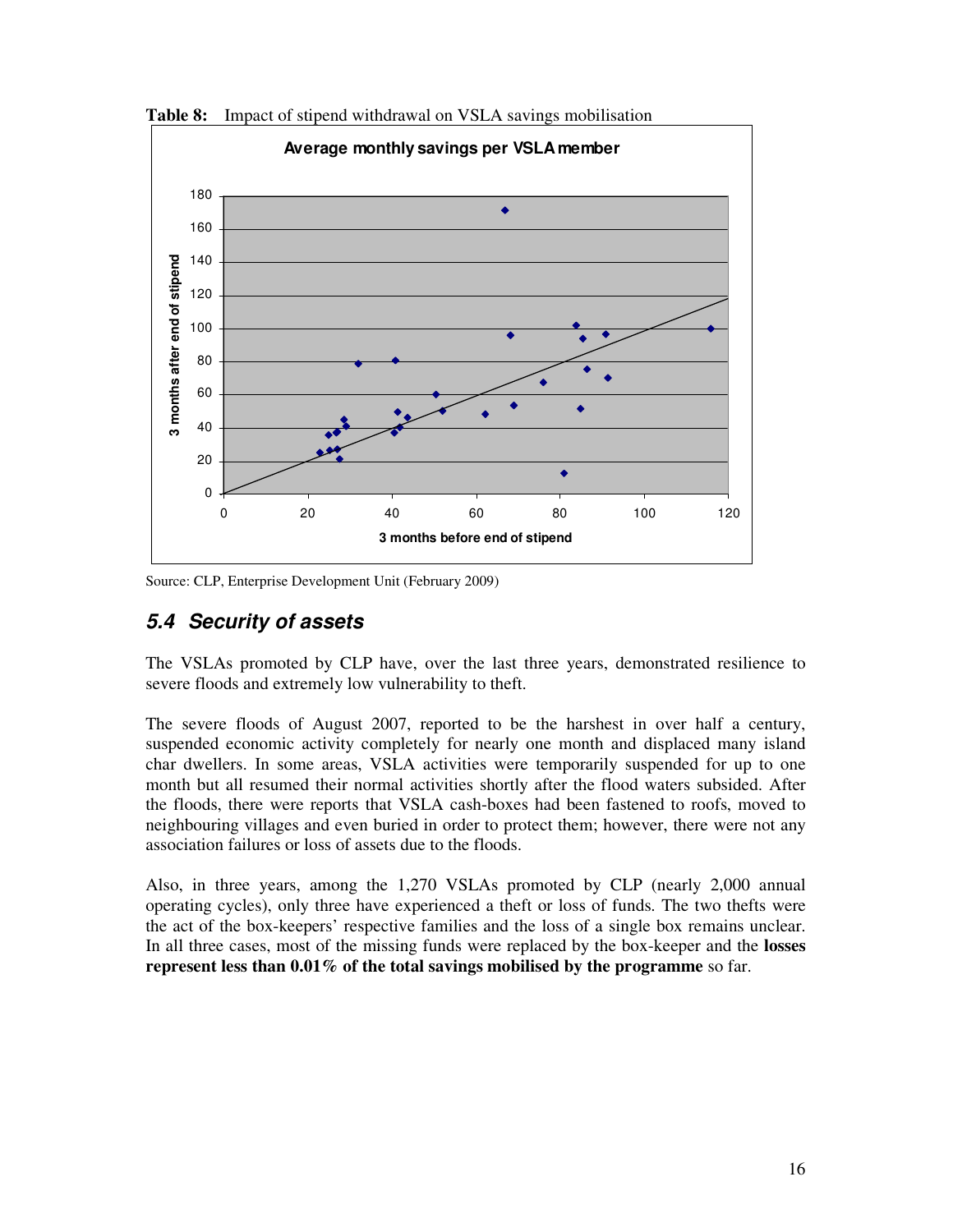## **6 Outcomes of VSL Programme participation by CLP ATP beneficiary households**

The CLP's centerpiece activity is the Asset Transfer Programme (ATP), which provides investment assets to the 50,000 poorest island char households of its working area. CLP ATP beneficiary households receive a package of physical assets, mainly livestock, and an 18 month cash stipend worth a total of about Tk.20,000, the equivalent of about one-year's household income. CLP also provides each household with a package of social, livelihood and market development inputs and training worth a further Tk.20,000.<sup>15</sup>

This section examines the immediate outcomes of participation in the VSL Programme by CLP ATP beneficiaries, based on an independent survey contracted by CLP's Innovation, Monitoring and Learning Unit (IML) in February 2009:

The quantitative study, conducted by the Grameen Bikash Foundation in February 2009, surveyed 540 ATP beneficiary households from 10 IMOs in four districts, including:

- 1. 200 non-VSL programme participants
- 2. 200 members of first-cycle VSLAs
- 3. 100 members of second-cycle VSLAs
- 4. 40 members of third-cycle VSLAs

<sup>15</sup> See www.clp-bangladesh.org for further details on CLP's beneficiary selection criteria, Asset Transfer Programme and other livelihoods, social development, infrastructure and market development programmes.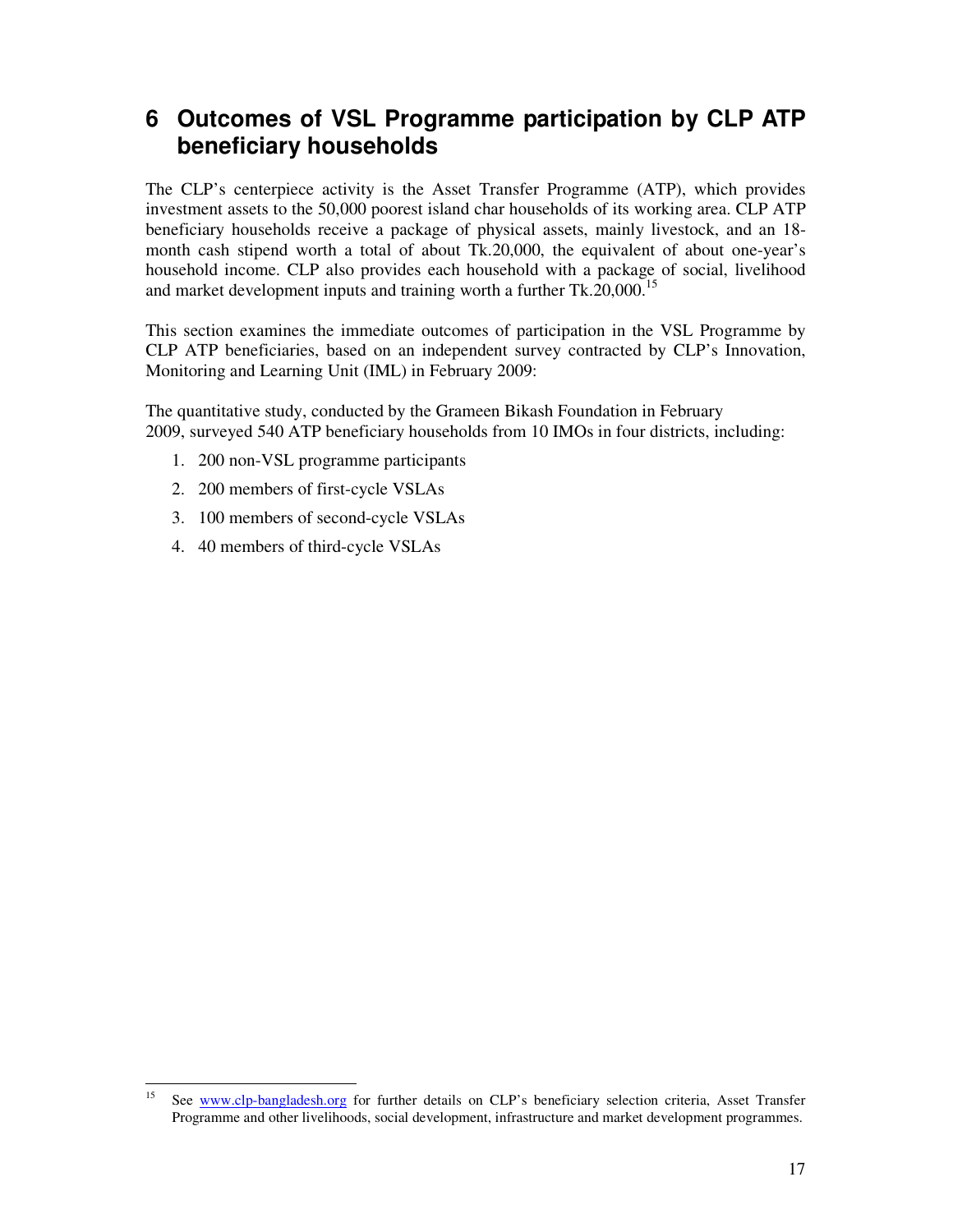#### **6.1 Savings**

As reported by CLP in 2008, the impact of VSL programme participation on household savings is positive and strongly significant.

The average monthly household savings of non-VSL programme participants is Tk.40, the equivalent of half the agricultural day wage. First-cycle VSLA members report an average monthly household savings of Tk.184; while second and third-cycle VSLA member households report to have saved an average of Tk.218 and Tk.209, respectively, in January. Furthermore, nearly all VSLA member households report to have saved during the month of January compared to only 28% of non-VSL participants.

| <b>Household Monthly Savings - January 2009</b> |              |                      |                   |  |  |
|-------------------------------------------------|--------------|----------------------|-------------------|--|--|
|                                                 |              | No. of working       |                   |  |  |
|                                                 | Average      | days at agricultural | <b>Households</b> |  |  |
|                                                 | Amount (Tk.) | day wage of Tk.80    | that Saved        |  |  |
| Non-VSL                                         | 40           | 0.50                 | 28%               |  |  |
| VSL Cycle 1                                     | 184          | 2.30                 | 100%              |  |  |
| VSL Cycle 2                                     | 218          | 2.73                 | 100%              |  |  |
| VSL Cycle 3                                     | 209          | 2.61                 | 90%               |  |  |

**Table 9:** Household Savings

Source: IML VSL Programme Survey (CLP, 2009)

**Table 10** estimates the impact of each CLP input<sup>16</sup> on household savings, controlling for the gender of the household head and household cash-flow<sup>1718</sup>

As expected, the relationship between household savings and cash-flow is positive and significant; and CLP beneficiary households exhibit a marginal propensity to save of  $2\%$ .<sup>19</sup> Controlling for large outliers, the robust OLS regression also reveals a significant relationship between the gender of the household head and savings: female-headed households save Tk.9 less per month than dual-headed households.

Controlling for the gender of the household head, household cash-flow and all CLP inputs, **the impact of VSL programme participation on household savings is positive and strongly significant.** First-cycle VSLA member households save Tk.125 more per month than non-participants; while second-cycle and third-cycleVSLA member households save Tk.94 and Tk.72 more, respectively.

<sup>16</sup> <sup>16</sup> CLP's Asset Transfer Programme, Homestead Garden Programme and Emergency Flood Grants are not included as all survey respondents reported to have received these CLP inputs.

<sup>&</sup>lt;sup>17</sup> Cash-flow includes cash income, loans, grants, scholarships and stipends received by an NGO, government, CLP or any other source.

<sup>&</sup>lt;sup>18</sup> In addition to the OLS regression a robust OLS regression is provided to account for large outliers in the dependent variable.

<sup>&</sup>lt;sup>19</sup> Marginal propensity to save (MPS) refers to the increase in savings that results from an increase in income (cash-flow is used as a proxy for income). For instance, a MPS of 2% means that, as a result of an increase in income of Tk.100, savings increases by Tk.2.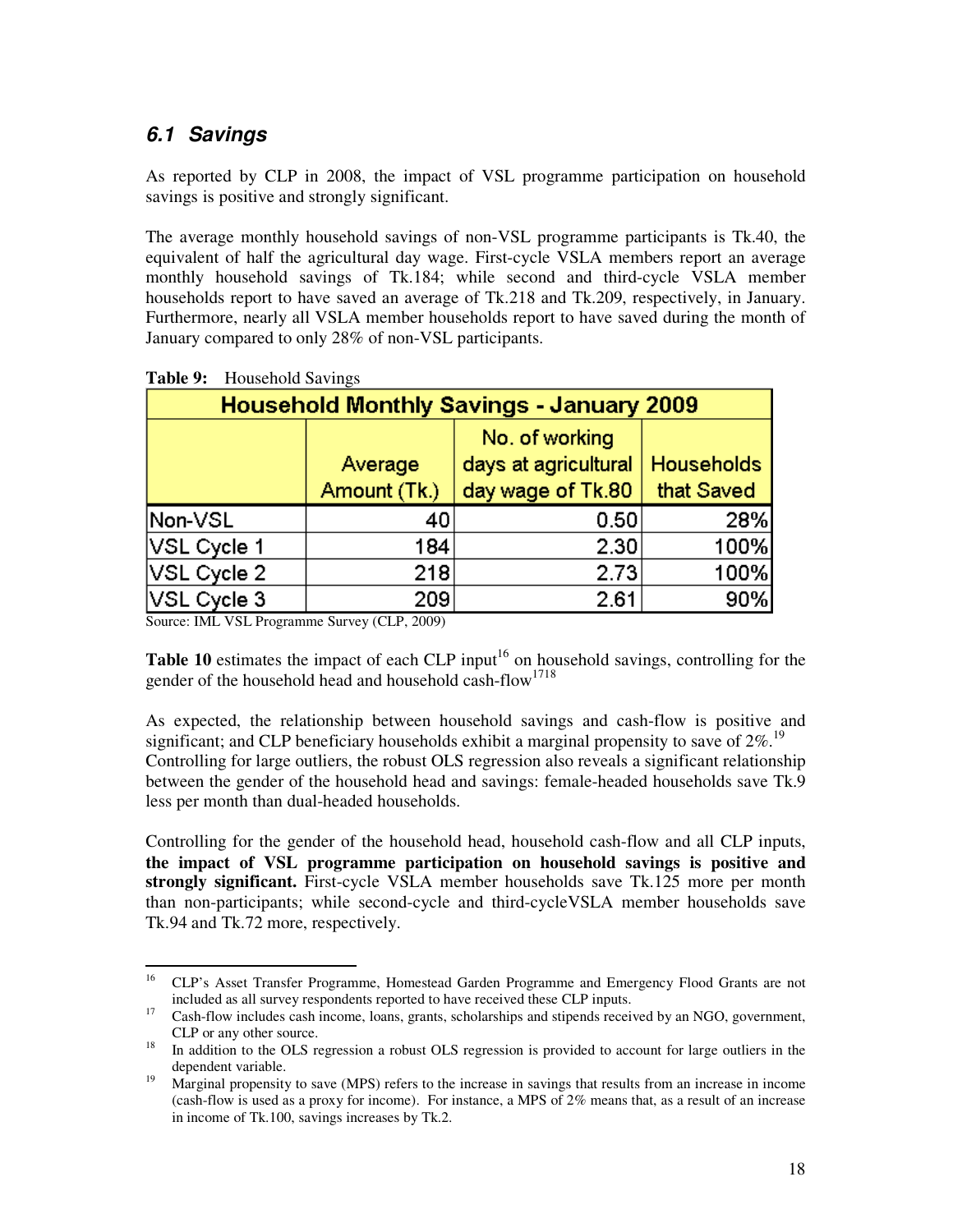|                              |             | <b>Total Household Monthly</b><br>Savings (Tk.) |                   |
|------------------------------|-------------|-------------------------------------------------|-------------------|
|                              |             | OLS                                             | <b>Robust OLS</b> |
| <b>Female HHH</b>            |             |                                                 |                   |
|                              | Coefficient | 4.74                                            | $-8.65$           |
|                              | p-value     | 0.91                                            | 0.07              |
| <b>HHD Monthly Cash-Flow</b> |             |                                                 |                   |
|                              | Coefficient | 0.02                                            | 0.00              |
|                              | p-value     | 0.00                                            | 0.00              |
| VSL Cycle 1                  |             |                                                 |                   |
|                              | Coefficient | 124.55                                          | 79.70             |
|                              | p-value     | 0.00                                            | 0.00              |
| VSL Cycle 2                  |             |                                                 |                   |
|                              | Coefficient | 93.87                                           | 55.48             |
|                              | p-value     | 0.08                                            | 0.00              |
| VSL Cycle 3                  |             |                                                 |                   |
|                              | Coefficient | 71.79                                           | 51.25             |
|                              | p-value     | 0.37                                            | 0.00              |
| Plinth                       |             |                                                 |                   |
|                              | Coefficient | 66.23                                           | <u>-7.92</u>      |
|                              | p-value     | 0.08                                            | 0.06              |
| Tubewell                     |             |                                                 |                   |
|                              | Coefficient | $-57.80$                                        | $-5.58$           |
|                              | p-value     | 0.46                                            | 0.52              |
| Latrine                      |             |                                                 |                   |
|                              | Coefficient | 2.53                                            | <u>6.99</u>       |
|                              | p-value     | 0.95                                            | 0.10              |
| <b>Flood Relief</b>          |             |                                                 |                   |
|                              | Coefficient | 73.55                                           | 4.10              |
|                              | p-value     | 0.12                                            | 0.43              |
| <b>Erosion Grant</b>         |             |                                                 |                   |
|                              | Coefficient | 344.24                                          | 18.80             |
|                              | p-value     | 0.00                                            | 0.03              |
| IEP                          |             |                                                 |                   |
|                              | Coefficient | $-53.07$                                        | 8.65              |
|                              | p-value     | 0.46                                            | 0.28              |
| <b>Food Grant</b>            |             |                                                 |                   |
|                              | Coefficient | $-48.29$                                        | $-2.79$           |
|                              | p-value     | 0.33                                            | 0.61              |
| <b>CONS</b>                  |             |                                                 |                   |
|                              | Coefficient | $-69.40$                                        | 6.46              |
|                              | p-value     | 0.30                                            | 0.38              |
|                              |             |                                                 |                   |
|                              | F-stat      | 6.46                                            | 37.49             |
|                              | p-value     | 0.00                                            | 0.00              |
|                              | R-squared   | 0.13                                            |                   |

**Table 8:** Impact of CLP inputs on household savings

Source: IML VSL Programme Survey (CLP, 2009)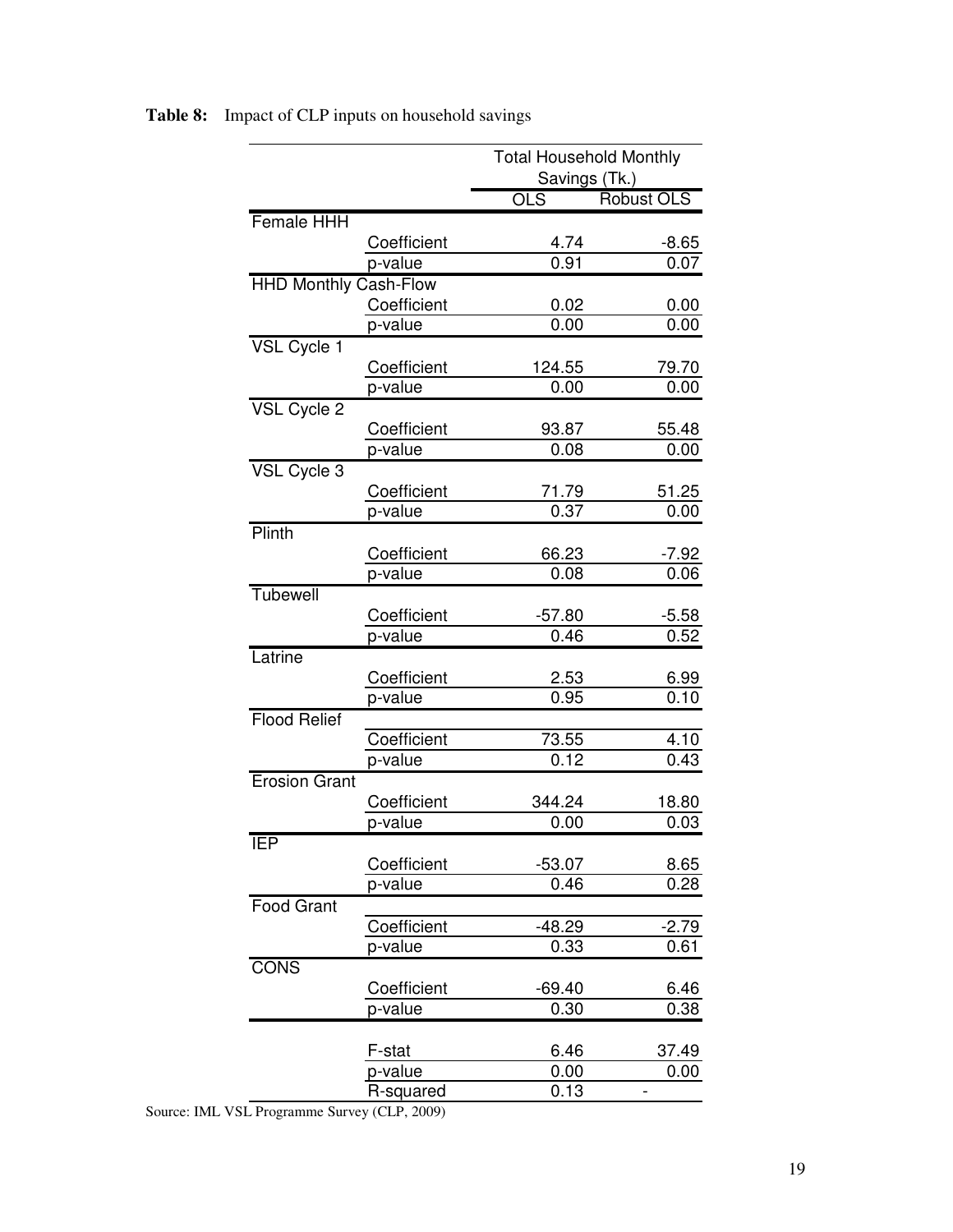Households residing on a CLP-constructed plinth also save more, with the plinth contributing to an increase of Tk.66 in monthly savings. The security provided by a plinth to household members, livestock and physical assets may in fact extend the household's decision-making horizon and increase its confidence to save and invest in financial and physical assets.

Participation in a VSLA also changes the *manner* in which households save (see **Figure 2**). Non-VSL participants hold 70% of their savings inefficiently in the form of cash in the home and deposit more than 20% of their savings in insecure savings clubs, among various other sources. In contrast, as early as the first cycle, VSLA members deposit an average of 50% of their household savings in their VSLA and hold only 33% in the form of cash in the home. Accordingly, 85% of members report that the VSLA provides them with their first opportunity to manage their savings efficiently (CLP, 2008).<sup>20</sup>



**Figure 2:** Composition of household savings

<sup>20</sup> PANETTA,D. Review of the Village Savings and Loan Association (VSLA) Strategy of the Chars Livelihoods Programme. CLP, 2008.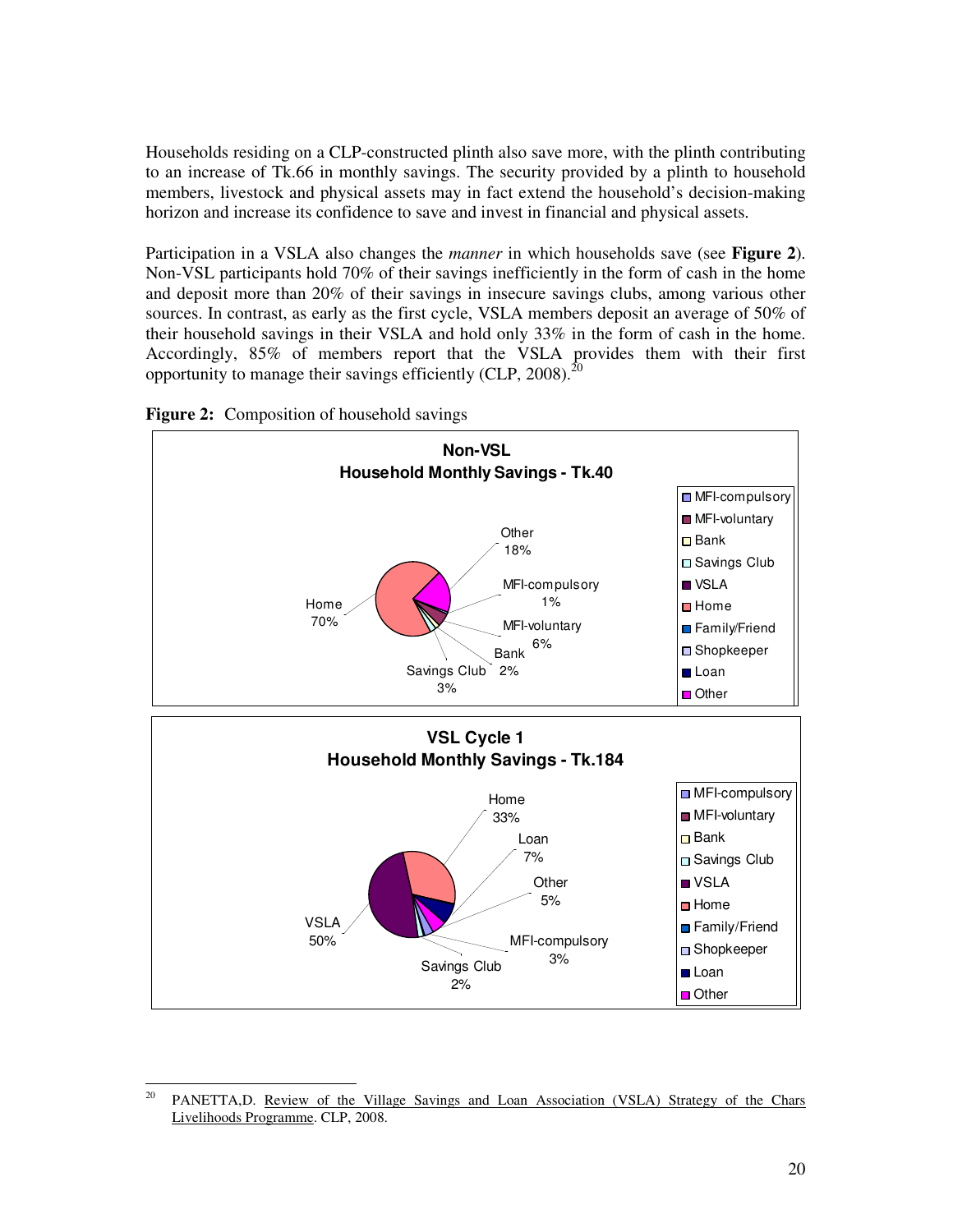



Source: IML VSL Programme Survey (CLP, 2009)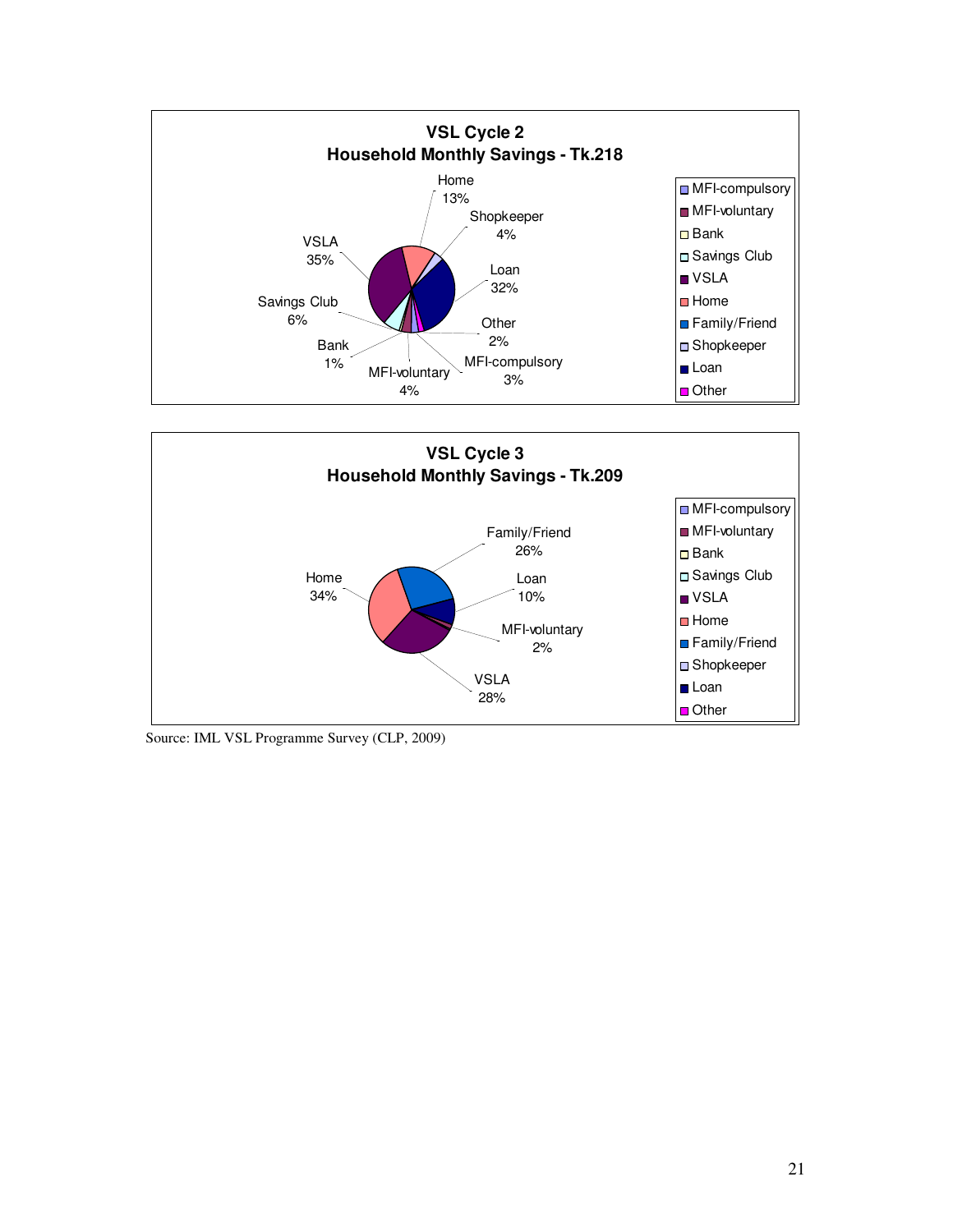### **6.2 Credit: Household Borrowing and Loan Repayments**

In 2008, CLP reported that VSLA members borrowed significantly less than non-participants and loan-taking declines over time. VSLA members reported to borrow less because the association provides them with easier access to capital in the amounts needed and, as a result, they are less inclined to borrow more than required from other informal sources.<sup>21</sup>

However, the relationship is much less clear according to the IML VSL Programme Survey in 2009 (see **Table 9**). Average household borrowing in January 2009 is not statistically different between non-participants and VSLA members in cycles 1 and 3; and there is a large increase in borrowing among VSLA members in their second cycle.

The increased borrowing of VSLA members in 2009 is due to the graduation of a large number of older VSLA members from the Chars Livelihoods Programme. Upon graduation, CLP beneficiaries are no longer restricted from borrowing from a NGO-MFI and possess the assets typically required as collateral by MFIs. In fact, the large increase in borrowing among second-cycle VSLA members is driven by a small number of members, in only two unions, that have heavily increased their borrowing from MFIs. In short, the results in the table below are mainly due to graduation of CLP beneficiaries and the supply of financial services by MFIs in a limited area of the CLP, rather than the impact of participation in VSL programme.

| Average Household Monthly Borrowing - January 2009 |        |                 |             |              |  |
|----------------------------------------------------|--------|-----------------|-------------|--------------|--|
|                                                    | Formal | <b>Informal</b> | <b>VSLA</b> | <b>TOTAL</b> |  |
| Non-VSL                                            |        | 371             |             | 371          |  |
| VSL Cycle 1                                        |        | 276             | 130         | 407          |  |
| $\sqrt{\text{S}}$ L Cycle 2                        | 280    | 882             | 114         | 1,276        |  |
| $\sqrt{\text{S}}$ L Cycle 3                        |        | 363             | 125         | 488          |  |

| Table 9: | <b>Household Borrowing</b> |
|----------|----------------------------|
|----------|----------------------------|

Source: IML VSL Programme Survey (2009)

<sup>21</sup> <sup>21</sup> PANETTA,D. Review of the Village Savings and Loan Association (VSLA) Strategy of the Chars Livelihoods Programme. CLP, 2008.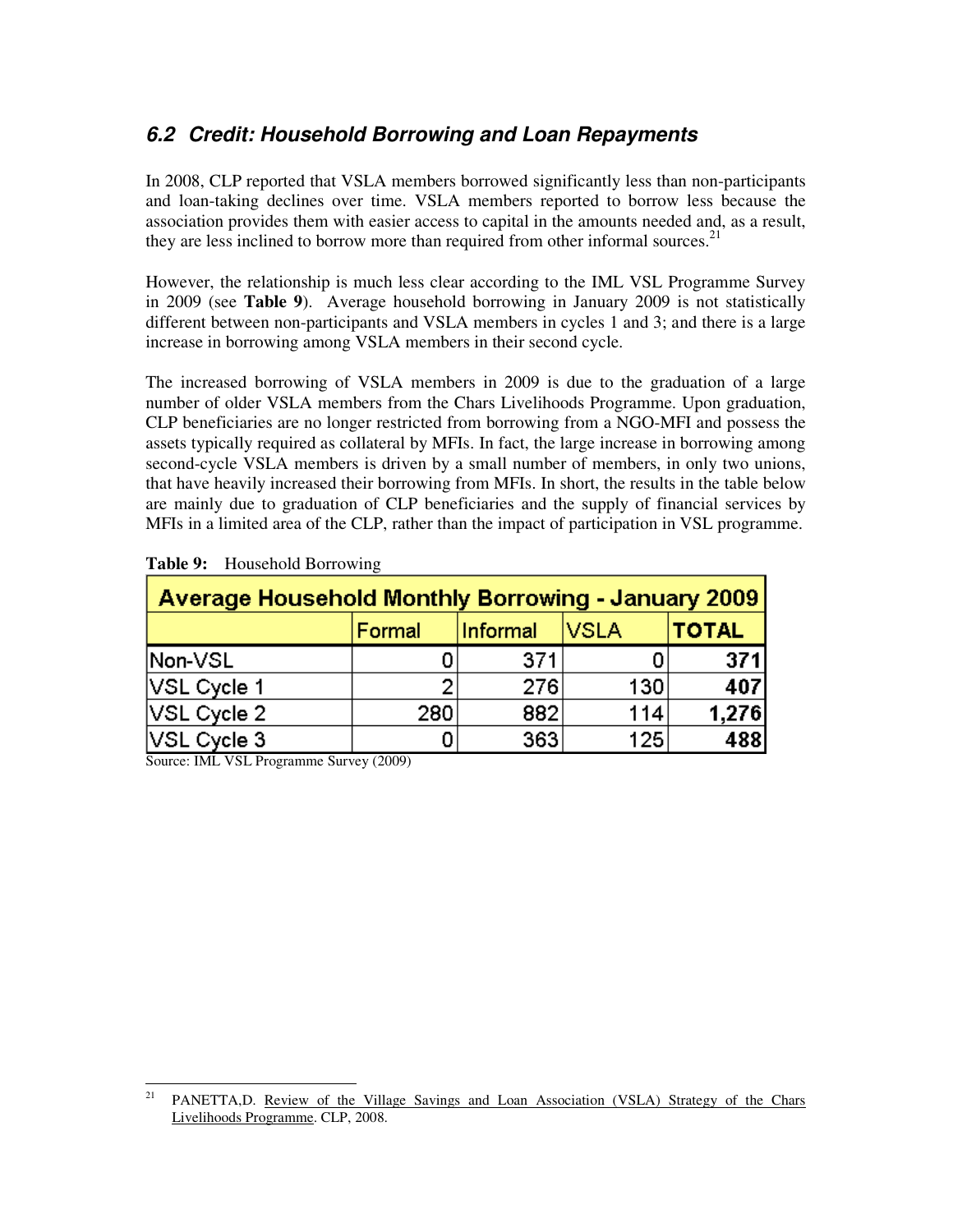Nevertheless, with the exception of second-cycle VSLA members for the reasons explained above, **participants in the VSL Programme expend less on loan repayments and the amount declines over time.** 

| <b>Average Household Monthly Loan Repayment -</b> |        |                                  |    |     |  |  |  |
|---------------------------------------------------|--------|----------------------------------|----|-----|--|--|--|
| January 2009                                      |        |                                  |    |     |  |  |  |
|                                                   | Formal | <b>TOTAL</b><br>VSLA<br>Informal |    |     |  |  |  |
| Non-VSL                                           | า 1    | 215                              |    | 227 |  |  |  |
| VSL Cycle 1                                       | 8      | 126                              | 48 | 182 |  |  |  |
| VSL Cycle 2                                       | 139    | 149                              | 14 | 302 |  |  |  |
| VSL Cycle 3                                       |        | 148                              | 29 | 178 |  |  |  |

| Table 10: | Household Loan Repayments |
|-----------|---------------------------|
|-----------|---------------------------|

Source: IML VSL Programme Survey (2009)

Also, as reported by CLP in 2008, participation in a VSLA does change the *manner* in which households borrow (see **Figure 3**). VSLA members report to substitute informal borrowing from moneylenders, shopkeepers and relatives with more flexible and accessible credit from their VSLA; and the VSLA becomes an increasing share of that debt over time.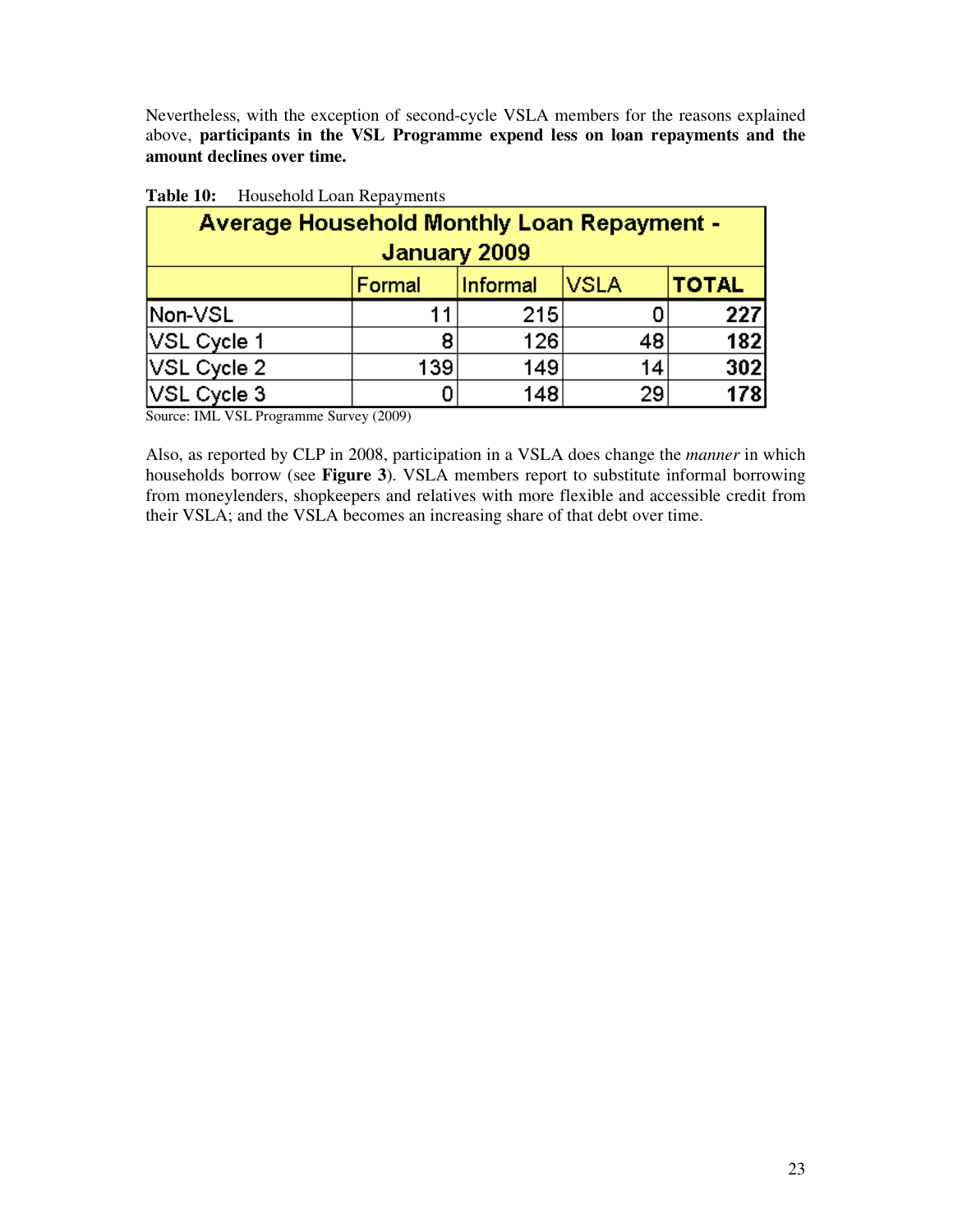

Figure 3: Sources of household borrowing







Source: IML VSL Programme Survey (CLP, 2009)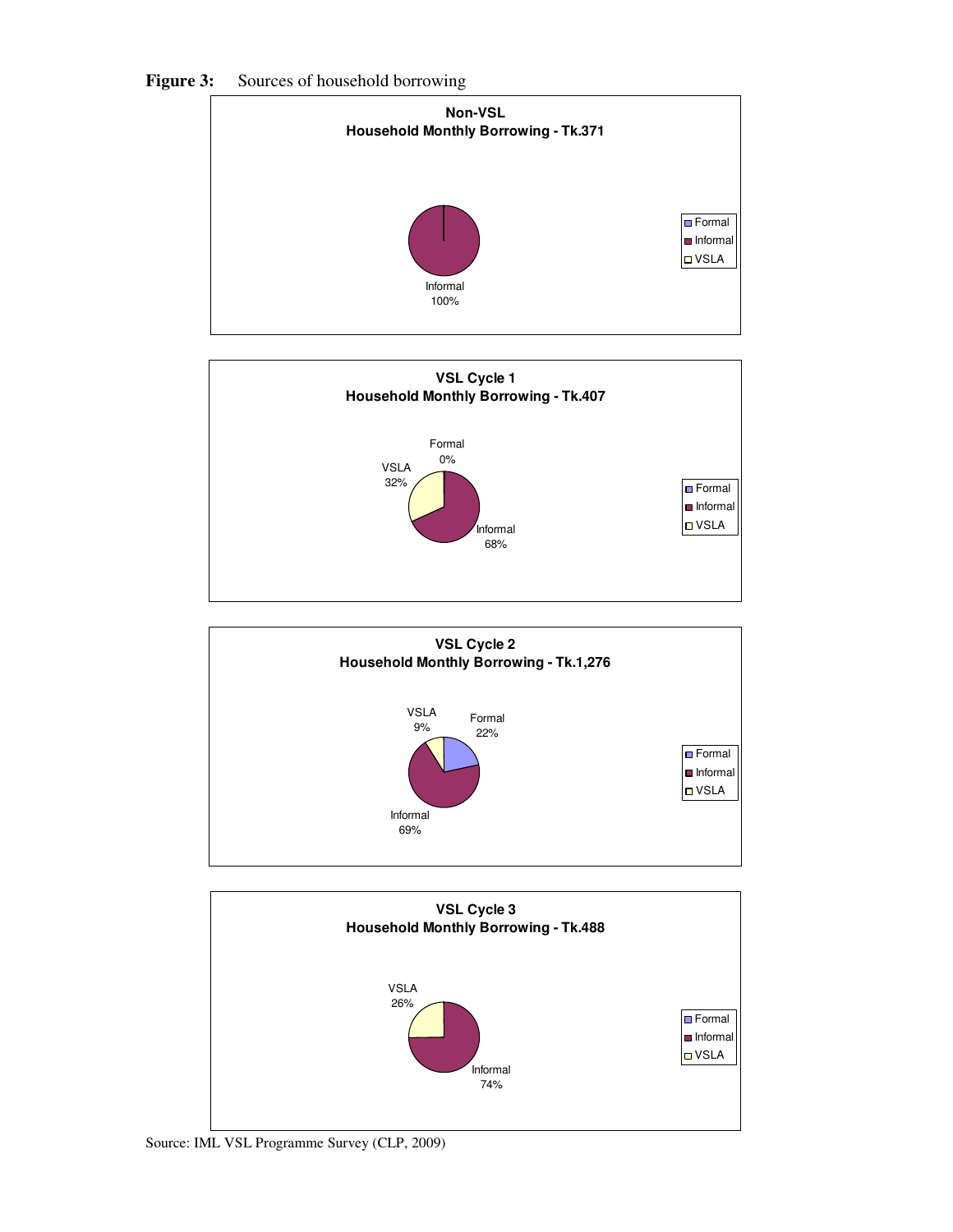### **6.3 Loan Disbursement and Utilisation**

One of the main reasons that  $ASCAs<sup>22</sup>$  or savings clubs have a limited lifespan is that the group is often manipulated by the more dominant members, typically the person who manages the group's records. The loan policies of the VSL model promote a more accountable and transparent loan request process; and, in fact, there is no evidence that the Management Committee members of a VSLA are more likely to take a loan from the association than the general members.

Among the 300 VSLA member respondents to the IML VSL Programme Survey, only 13 had received more than two loans. Furthermore, while 50% of the surveyed respondents are current members of the Management Committee, no more than 59% of the recorded loans have been disbursed to Management Committee members.

The VSL Programme does not impose any restrictions on the use of loan funds. The primary uses of VSLA loans are for funeral expenses and health expenses, as well as investments in poultry and land leases.

| <b>Loan Utilisation</b>        |         |         |         |                |  |
|--------------------------------|---------|---------|---------|----------------|--|
| Primary purpose of loan        | Cycle 1 | Cycle 2 | Cycle 3 | <b>OVERALL</b> |  |
| Funeral                        | 39%     | 41%     | 31%     | 38%            |  |
| Health                         | 12%     | 13%     | 8%      | 12%            |  |
| Poultry and poultry inputs     | 9%      | 13%     | 4%      | 10%            |  |
| Land Lease                     | 14%     | 3%      | 17%     | 10%            |  |
| Livestock and livestock inputs | 7%      | 7%      | 19%     | 9%             |  |
| Food                           | 7%      | 7%      | 2%      | 6%             |  |
| House repair                   | 3%      | 9%      | 2%      | 5%             |  |
| Agricultural inputs            | 3%      | 3%      | 4%      | 3%             |  |
| Education                      | 3%      | 3%      | 0%      | 2%             |  |
| Clothing                       | 3%      | 1%      | 2%      | 2%             |  |
| Loan repayment                 | 1%      | 0%      | 8%      | 2%             |  |
| Non-agricultural IGA           | 1%      | 1%      | 2%      | 1%             |  |

| Table 11: | Loan Utilisation |
|-----------|------------------|
|-----------|------------------|

Source: IML VSL Programme Survey (CLP, 2009)

<sup>22</sup> Accumulated savings and credit associations (ASCA) are informal community groups where members save together and extend loans to members from the accumulated savings.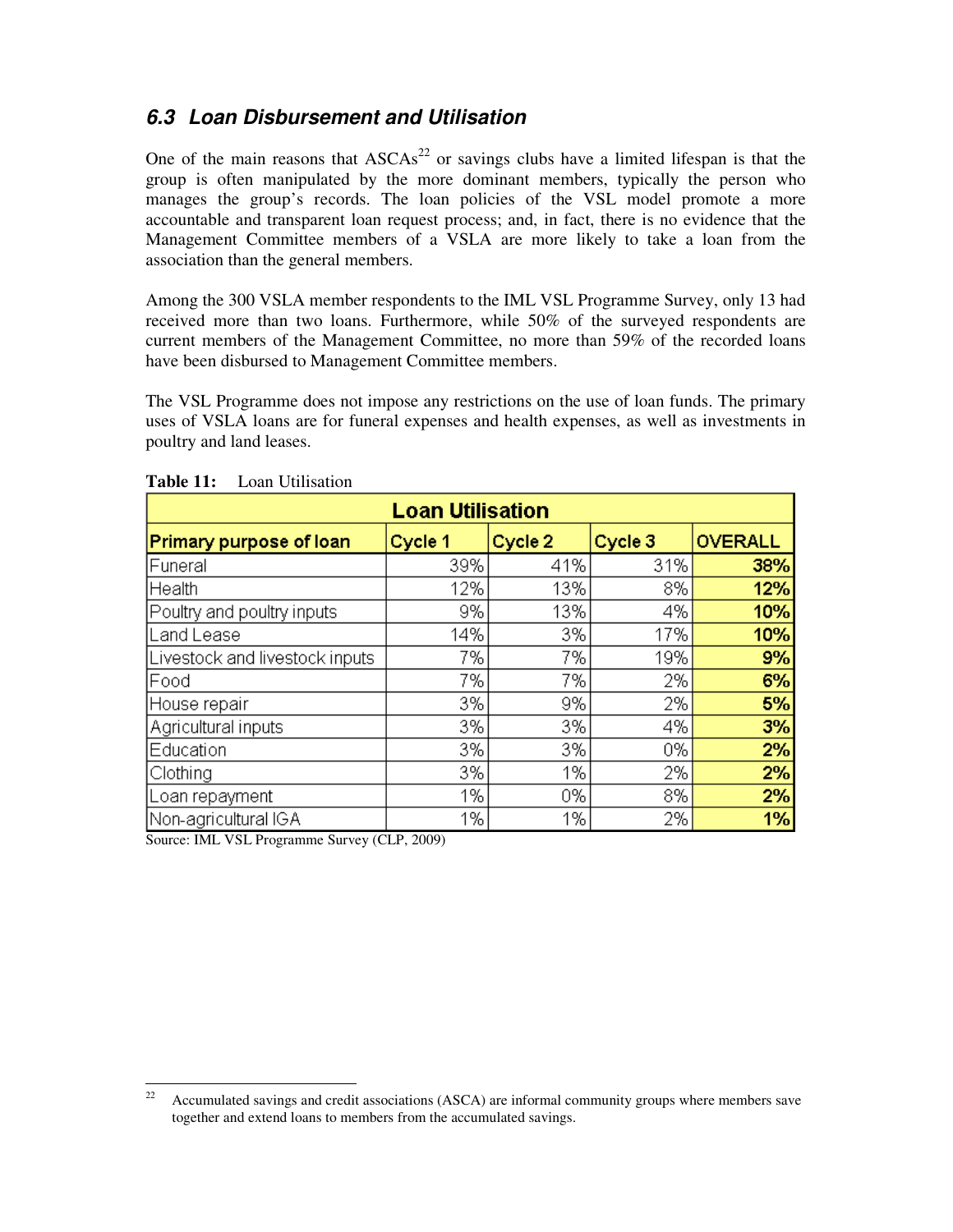#### **6.4 Household Cash Income**

The household income of VSLA members increases significantly over the first two cycles and then appears to stabilise.<sup>23</sup> While the notable increase in income cannot be attributed exclusively to participation in the VSL Programme; the significantly greater income compared non-participants, who have received the same package of CLP interventions, suggests that participation in the VSL Programme has positive impact on household cash  $income.<sup>24</sup>$ 





Source: IML VSL Programme Survey (CLP, 2009)

<sup>23</sup> Household cash income excludes loans, grants, scholarships or stipends received by an NGO, government, CLP or any other source.

<sup>&</sup>lt;sup>24</sup> There may, however, be self-selection and survivor biases in this observation: it is possible that more economically-active CLP beneficiaries participate in the VSL Programme; and that the more successful VSLA members continue to participate in subsequent cycles while the least successful ones drop out.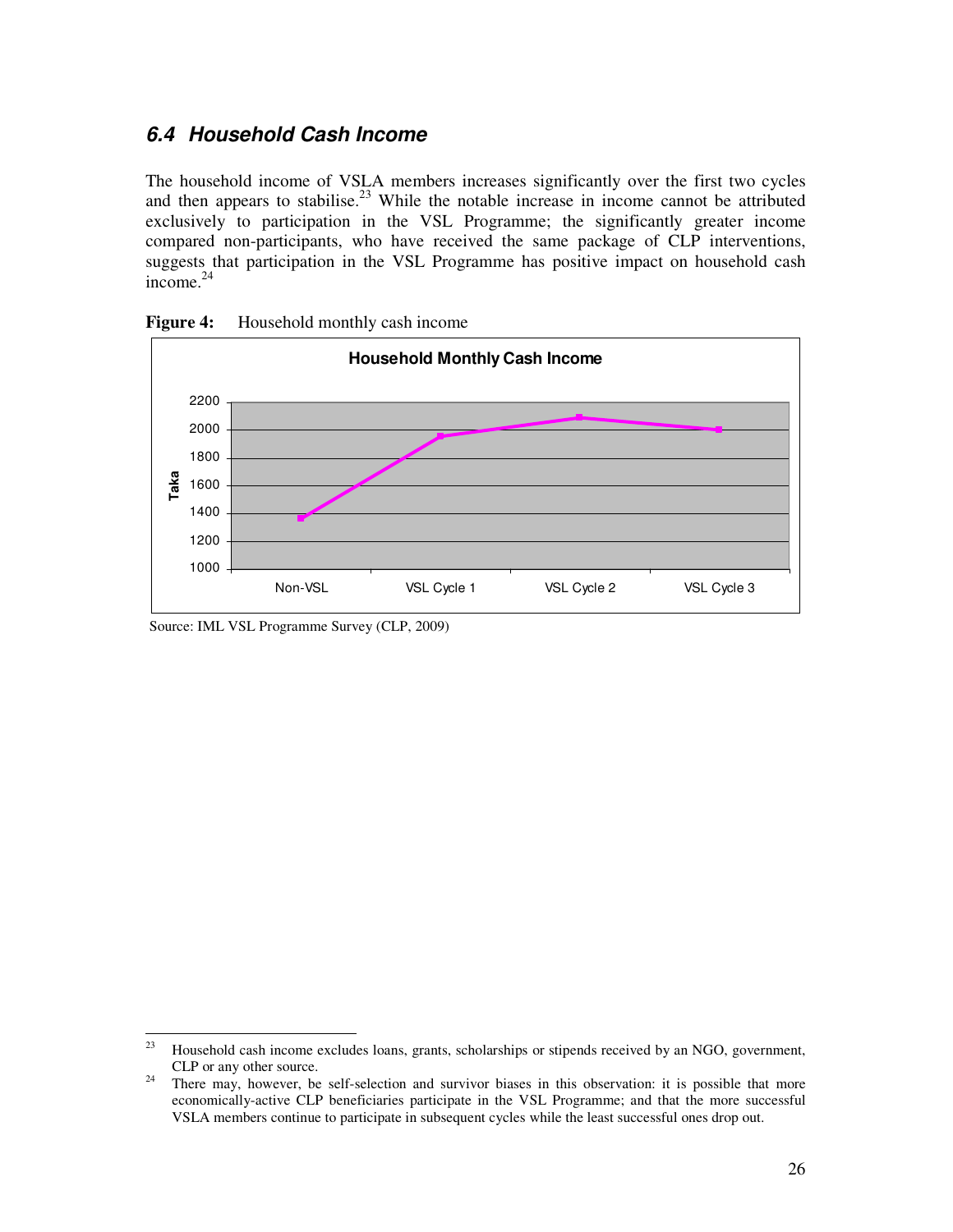### **6.5 Emergency Fund**

The Emergency Fund provides members with a simple form of self-insurance to meet emergency needs. Twenty-seven percent of respondents have received support from the Emergency Fund at least once.

Ninety-six percent of the disbursements from the Emergency Fund are in the form of a nocost loan, commonly referred to as *Hawlat*, for an average amount Tk.225. The remaining 6% of the disbursements were made in the form of grants worth an average amount of Tk.153. Grants are generally made for funeral expenses.

| $\circ$<br><b>Emergency Fund Utilisation</b> |         |         |         |                |  |
|----------------------------------------------|---------|---------|---------|----------------|--|
| Primary purpose of loan                      | Cycle 1 | Cycle 2 | Cycle 3 | <b>OVERALL</b> |  |
| Health                                       | 56%     | 56%     | 33%     | 52%            |  |
| Education                                    | 9%      | 19%     | 21%     | 17%            |  |
| Food                                         | 9%      | 14%     | 25%     | 15%            |  |
| Clothing                                     | 3%      | 4%      | 4%      | 4%             |  |
| Livestock and livestock inputs               | 0%      | 0%      | 13%     | 2%             |  |
| Funeral                                      | 0%      | 1%      | 0%      | 1%             |  |
| Loan repayment                               | 3%      | 0%      | 0%      | 1%             |  |
| Poultry and poultry inputs                   | 0%      | 0%      | 4%      | 1%             |  |
| Other                                        | 21%     | 5%      | 0%      | 8%             |  |

| Table 12: | <b>Emergency Fund Utilisation</b> |  |  |
|-----------|-----------------------------------|--|--|
|-----------|-----------------------------------|--|--|

Source: IML VSL Programme Survey (CLP, 2009)

The Emergency Fund has produced mixed results. In the VSL Pilot Project, 42% of independent VSLAs liquidated and eliminated their Emergency Fund in the second cycle.<sup>25</sup> The Emergency Fund is highly valued by members that have received support to meet emergency health needs and cover funeral expenses; however some associations report that the Emergency Fund creates conflict and competition for no-cost capital and members routinely solicits support from the Emergency Fund for non-emergency needs.<sup>26</sup>

Since July 2008, VSLAs have been instructed to cease their Emergency Fund contributions when the balance reaches Tk.500. This has reduced the potential for conflict with the Loan Fund, increased the financial efficiency of the association and increased the popularity of the Emergency Fund concept.

 $25$ CLP VSL Programme MIS, 2008.

<sup>&</sup>lt;sup>26</sup> PANETTA,D. Review of the Village Savings and Loan Association (VSLA) Strategy of the Chars Livelihoods Programme. CLP, 2008.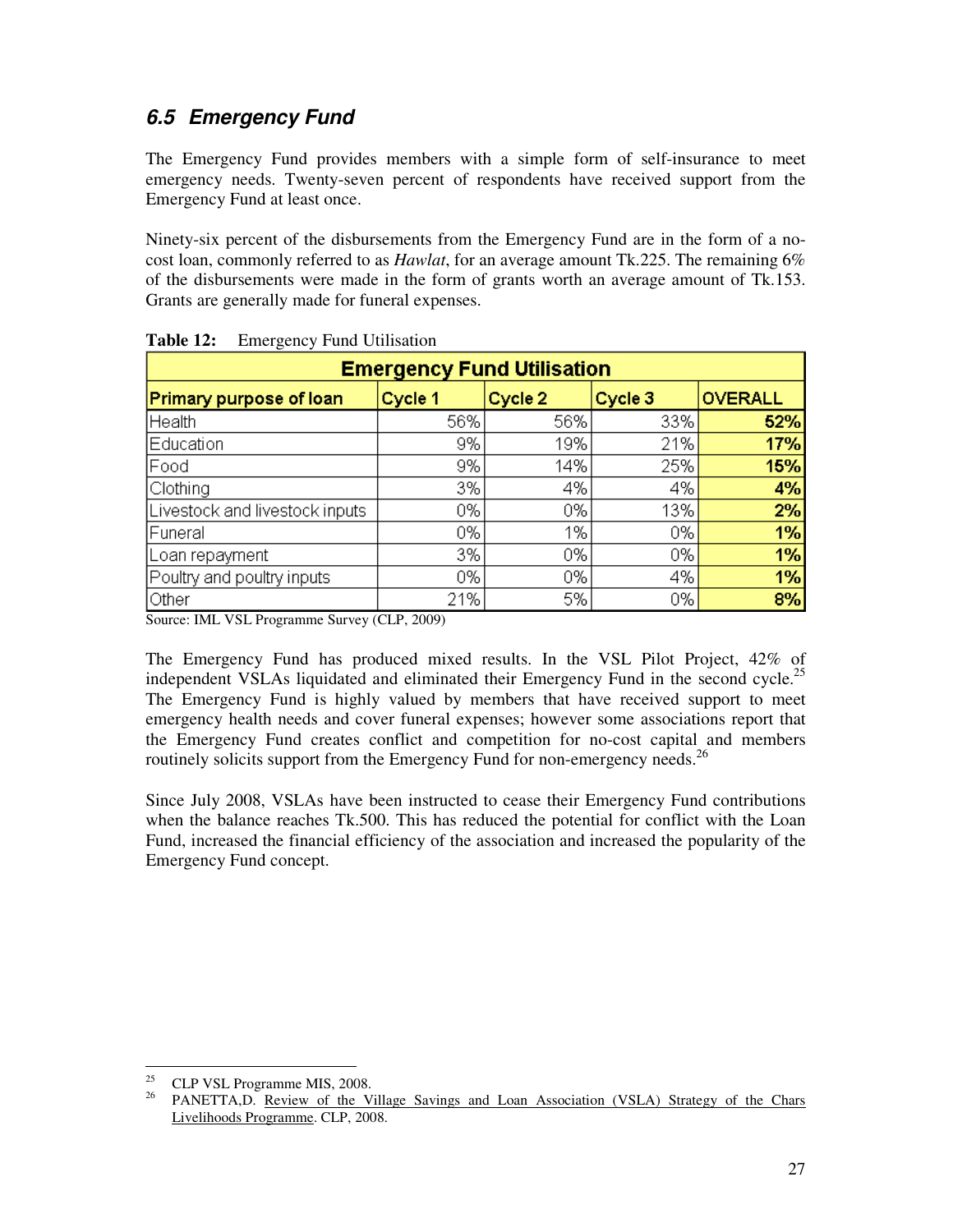### **6.6 Share-out**

The most common uses of share-out funds are food purchases, investments in productive assets and savings in the form of VSLA shares.

On average, VSLA members invest 33% their share-out in an asset, income-generating activity or further savings; consume 44% (primarily in food purchases), expend 6% on loan repayments and 18% for other purposes.

| <b>Utilisation of Share-Out Funds</b> |           |                          |  |  |
|---------------------------------------|-----------|--------------------------|--|--|
| Purpose                               | Frequency | % of Share-<br>out Funds |  |  |
| Investment                            |           |                          |  |  |
| Productive asset                      | 21%       | 13%                      |  |  |
| Non-productive asset                  | 5%        | 3%                       |  |  |
| Husband's business                    | 2%        | 3%                       |  |  |
| Home repair/improvement               | 4%        | 4%                       |  |  |
| Land lease                            | 2%        | 0%                       |  |  |
| Agricultural inputs                   | 3%        | 2%                       |  |  |
| Savings in VSLA shares                | 77%       | 8%                       |  |  |
| Savings (non-VSLA)                    | 5%        | 0%                       |  |  |
| <b>Subtotal</b>                       |           | 33%                      |  |  |
| Consumption                           |           |                          |  |  |
| Food                                  | 61%       | 30%                      |  |  |
| Health                                | 16%       | 4%                       |  |  |
| Education                             | 9%        | 3%                       |  |  |
| Religious festival                    | 9%        | 7%                       |  |  |
| <b>Subtotal</b>                       |           | 44%                      |  |  |
| Other                                 |           |                          |  |  |
| Debt repayment                        | 9%        | 6%                       |  |  |
| Gave money to husband                 | 2%        | 0%                       |  |  |
| Other                                 | 32%       | 18%                      |  |  |
| <b>Subtotal</b>                       |           | 24%                      |  |  |

**Table 13:** Utilisation of share-out funds

Source: IML Programme Survey (CLP, 2009)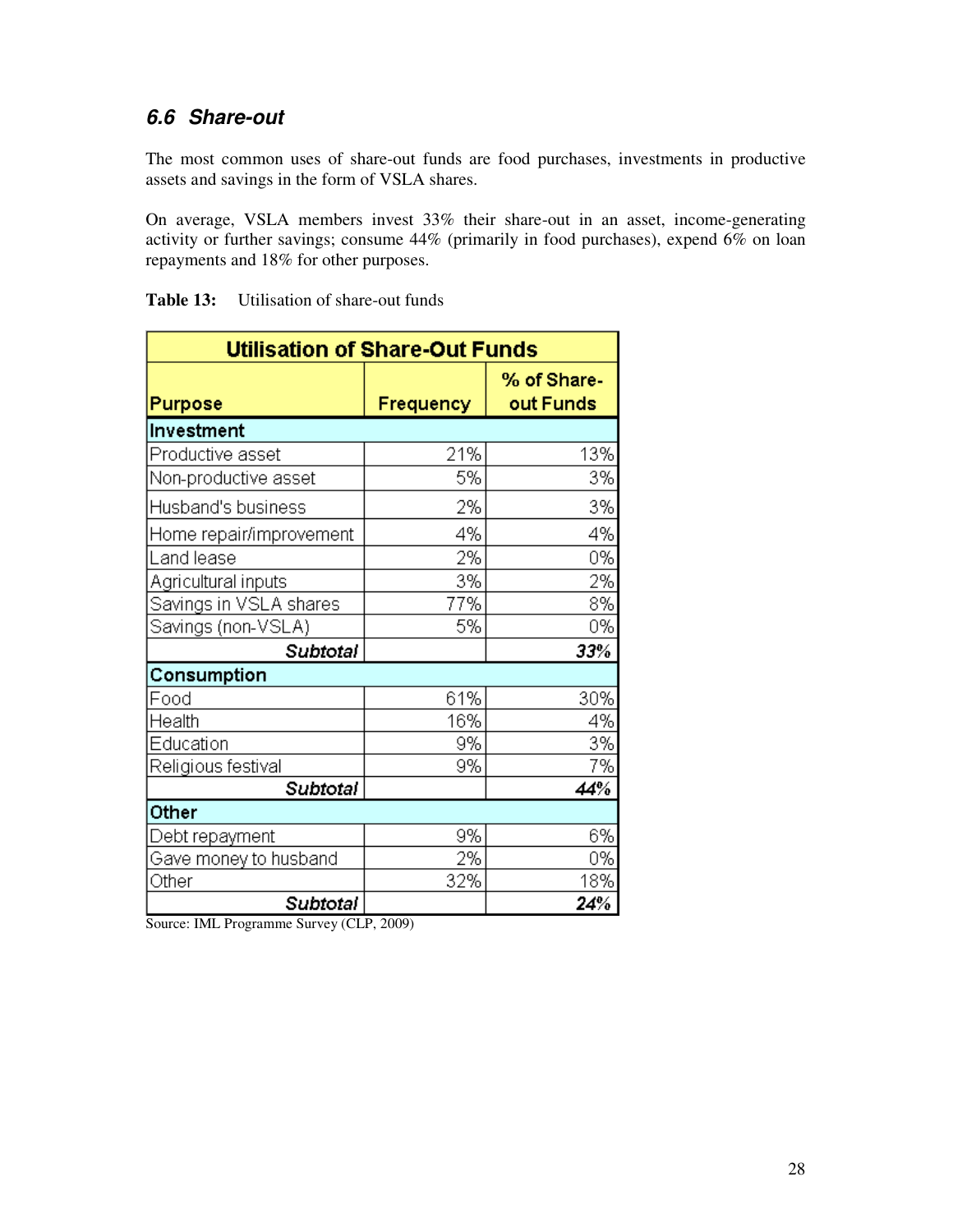### **6.7 Food security**

Seventy-five percent of CLP beneficiary households surveyed in February 2009 had experienced a food shortage in the previous month. The incidence of food scarcity among VSLA members is slightly lower than non-VSL participants and only 65% of third-cycle VSLA members reported a food shortage in the previous month; however the difference is not statistically significant.

Nevertheless, access to grants and flexible no-interest credit from the Emergency Fund may impact the way VSLA members manage food scarcity and ultimately improve household food security. In fact, 19% of VSLA members that experienced a food shortage received a loan from their VSLA; and VSLA members are significantly less likely to beg to cope with emergency food needs.

### **6.8 Improved status in the household and the community**

Nearly all respondents report to feel respected in their household; and there is no statistically significant difference between VSLA members and non-VSL participants. VSLA members are, however, significantly more likely to feel respected in the community. VSLA members explain that they are less dependent on providers of informal credit and charity from neighbours and, as a result, have more bargaining power in commercial transactions and are treated more respectfully by the community. $27$ 

Participation in a VSLA also appears to have a significant impact on the household decisionmaking process. In male-headed households, female VSLA members report a slightly greater role in household decisions related to consumption and a significant increase in household financial decision-making. $^{28}$ 

| Decision /<br><b>Primary Decision-Maker</b> | <b>Non-VSL</b> | <b>VSL</b><br>Cycle 1 | <b>VSL</b><br>Cycle 2 | <b>VSL</b><br>Cycle 3 |
|---------------------------------------------|----------------|-----------------------|-----------------------|-----------------------|
| <b>Consumption expenditure</b>              |                |                       |                       |                       |
| <b>Husband</b>                              | 82%            | 90%                   | 85%                   | 72%                   |
| Wife                                        | 18%            | 9%                    | 14%                   | 24%                   |
| ∣Other                                      | 1%             | 1%                    | 1%                    | 3%                    |
| <b>Savings</b>                              |                |                       |                       |                       |
| Husband                                     | 26%            | 46%                   | 9%                    | 28%                   |
| Wife                                        | 42%            | 54%                   | 82%                   | 69%                   |
| ∣Other                                      | 32%            | 0%                    | 1%                    | 3%                    |
| Loan-taking                                 |                |                       |                       |                       |
| Husband                                     | 52%            | 63%                   | 63%                   | 52%                   |
| Wife                                        | 18%            | 19%                   | 31%                   | 34%                   |
| Other                                       | 30%            | 17%                   | 6%                    | 14%                   |

**Table 14:** Household Decision-Making in Male-Headed Households

Source: IML Programme Survey (CLP, 2009)

<sup>27</sup> <sup>27</sup> PANETTA,D. Review of the Village Savings and Loan Association (VSLA) Strategy of the Chars Livelihoods Programme. CLP, 2008.

<sup>&</sup>lt;sup>28</sup> There is no observable difference between the role of VSLA members and non-VSL participants with respect to household non-financial decision-making.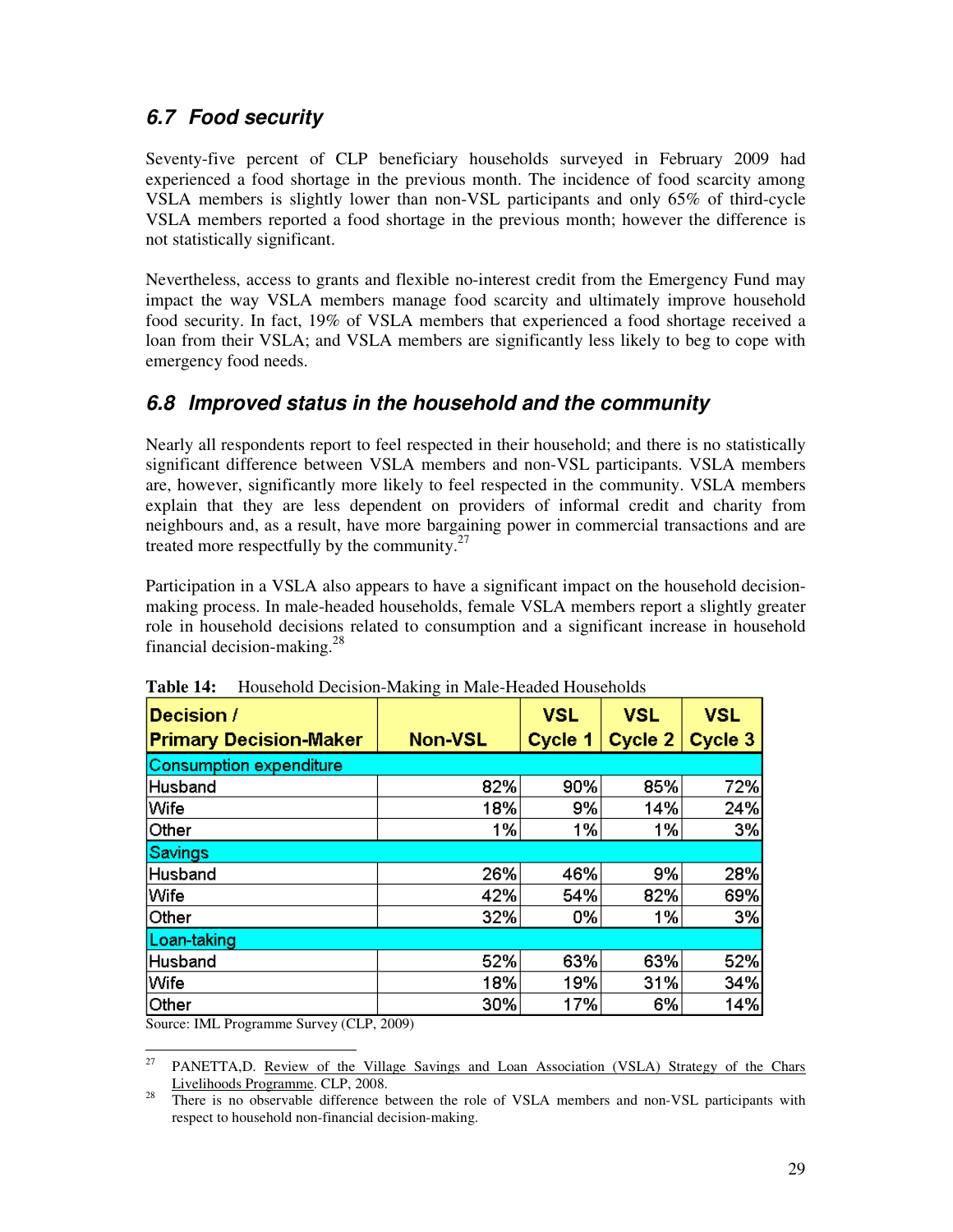# **7 Summary and Conclusions**

The Chars Livelihoods Programme now has over 18 months experience promoting VSLAs with both CLP ATP beneficiary groups and self-selected participants alike; and the results, as reported in this review, are very similar. The VSL Programme has demonstrated to create no conflict with other CLP inputs, to support CLP market development activities (particularly livestock and poultry inputs), and to support the CLP LogFrame objective "to provide CLP beneficiaries with a safe place to save".

#### **Main Findings**

VSLA participants earn more cash income and the opportunity to save safely creates positive new financial behaviour: VSLA participants both save more and expend less on loan repayments over time. The impact of VSLA participation on household savings is extremely strong and remains statistically significant even after controlling for all CLP inputs, as well as for household cash-flow and for the gender of the household head. The findings of this report also demonstrate that VSLA participants earn more cash income and expend less on loan repayments.



**Figure 5:** Household cash income and savings by different VSLA participant cycles

Source: IML VSL Programme Survey (CLP, 2009)

This report demonstrates members of independent VSLAs earn 51% more cash income than non-participants. Furthermore, controlling for all CLP inputs as well as household cash-flow and gender of household-head, participation in the VSL Programme has a statistically significant impact on the savings of ATP beneficiary households.

There is also a clear substitution effect: VSLA members replace informal financial services with the services from their VSLA. First, VSLAs provide easier, more flexible access to credit in smaller amounts that are more appropriate for the poorest. Secondly, savings deposited in a VSLA generate a return of about 30% per annum and are generally more secure than cash saved in the home or a village savings club; and finally, a decreased dependence on restrictive (and sometimes exploitative) informal financial services may also reduce household vulnerability.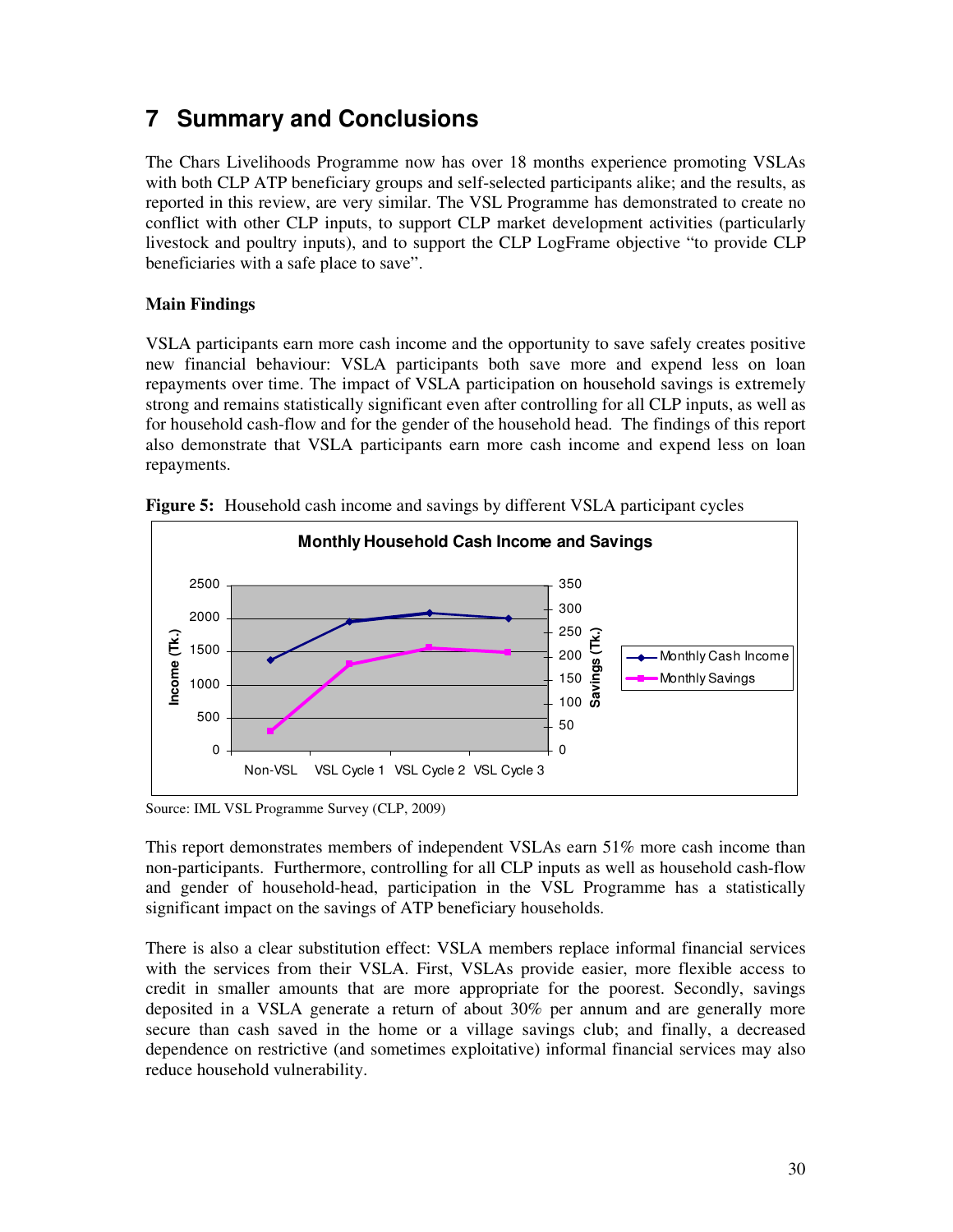ATP beneficiaries in VSLAs also report to feel more respected in the community due to a decreased dependence on informal credit and charity; and participate more actively in household financial decision-making.

The findings of this report also demonstrate that the end of CLP stipend support has not had an immediate outcome on savings mobilisation and provide strong evidence that the withdrawal of cash-stipend support from CLP does not have an adverse effect on the performance of active VSLAs.

Despite some initial reluctance from conservative members of the community, VSLAs have been widely accepted by CLP beneficiaries, IMO field staff and senior management, local government officials, religious leaders and other members of the community. In 2008, CLP reported that many members of the community, who are not CLP beneficiaries, had requested to join VSLAs; and, in fact, ATP groups now include over 1,000 non-ATP beneficiaries in their VSL activities. The inclusion of non-ATP members has transformed the ATP groups from a group of individuals organised for the finite purpose of asset transfer to an inclusive community institution that may generate social capital and other social and economic benefits long after the withdrawal of CLP from the area.

In short, the VSL Programme has demonstrated to be useful for both ATP beneficiaries and self-selected participants, complement CLP's Asset Transfer Programme and market development activities, and support the LogFrame objective "to provide CLP beneficiaries with a safe place to save."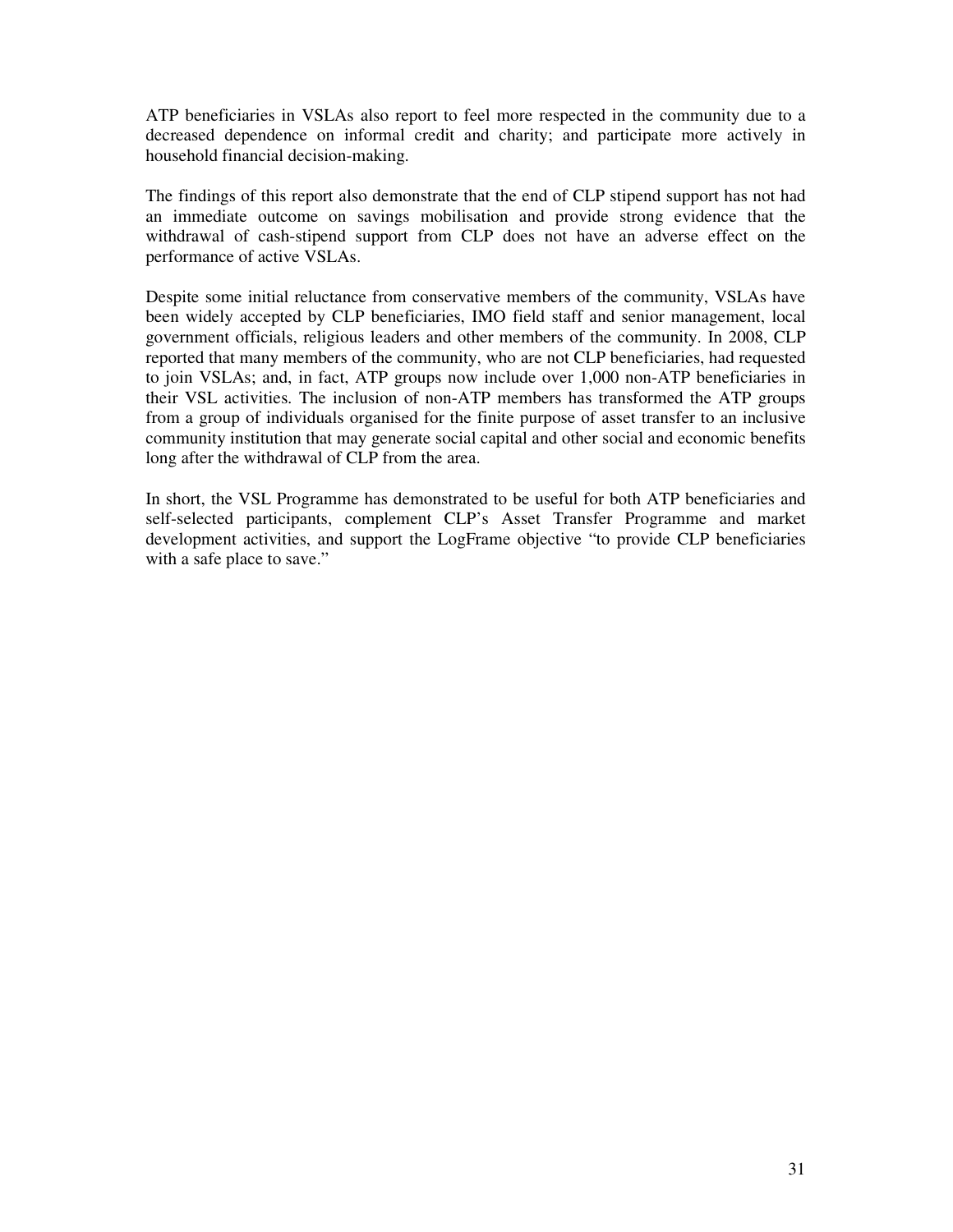#### **Forecasted Outreach**

At the end of the Chars Livelihoods Programme of DFID in June 2010, CLP forecasts that the Village Savings and Loan Programme will have promoted over 1,900 VSLAs, including 1,280 with ATP beneficiaries in the island chars and 633 self-selected (non-ATP) participants in mainland unions of Jamalpur District.

| <b>VSL Programme Participants</b> |                      |         |              |  |  |  |
|-----------------------------------|----------------------|---------|--------------|--|--|--|
| <b>ATP</b>                        |                      |         |              |  |  |  |
| <b>ATP Groups</b>                 | <b>Beneficiaries</b> | Non-ATP | <b>Total</b> |  |  |  |
| <b>ARCHES</b>                     | 1,896                | 165     | 2,061        |  |  |  |
| <b>GBS</b>                        | 1,896                | 165     | 2,061        |  |  |  |
| GKS                               | 1,896                | 165     | 2,061        |  |  |  |
| GUK-Gaibandha                     | 2,884                | 251     | 3,135        |  |  |  |
| MMS                               | 3,911                | 340     | 4,252        |  |  |  |
| NDP                               | 3,892                | 338     | 4,230        |  |  |  |
| <b>RDRS</b>                       | 3,793                | 330     | 4,123        |  |  |  |
| <b>RSDA</b>                       | 3,339                | 290     | 3,629        |  |  |  |
| <b>SKS</b>                        | 1,442                | 125     | 1,568        |  |  |  |
| Uddyog                            | 336                  | 29      | 365          |  |  |  |
| Sub-total                         | 25,286               | 2,199   | 27,485       |  |  |  |
|                                   | <b>ATP</b>           |         |              |  |  |  |
| Non-ATP                           | <b>Beneficiaries</b> | Non-ATP | <b>Total</b> |  |  |  |
| Sajida Foundation                 | 0                    | 14,202  | 14,202       |  |  |  |
| <b>TOTAL</b>                      | 25,286               | 16,401  | 41,687       |  |  |  |

**Table 15:** VSL Programme participants by end-of-project (2006-2010)